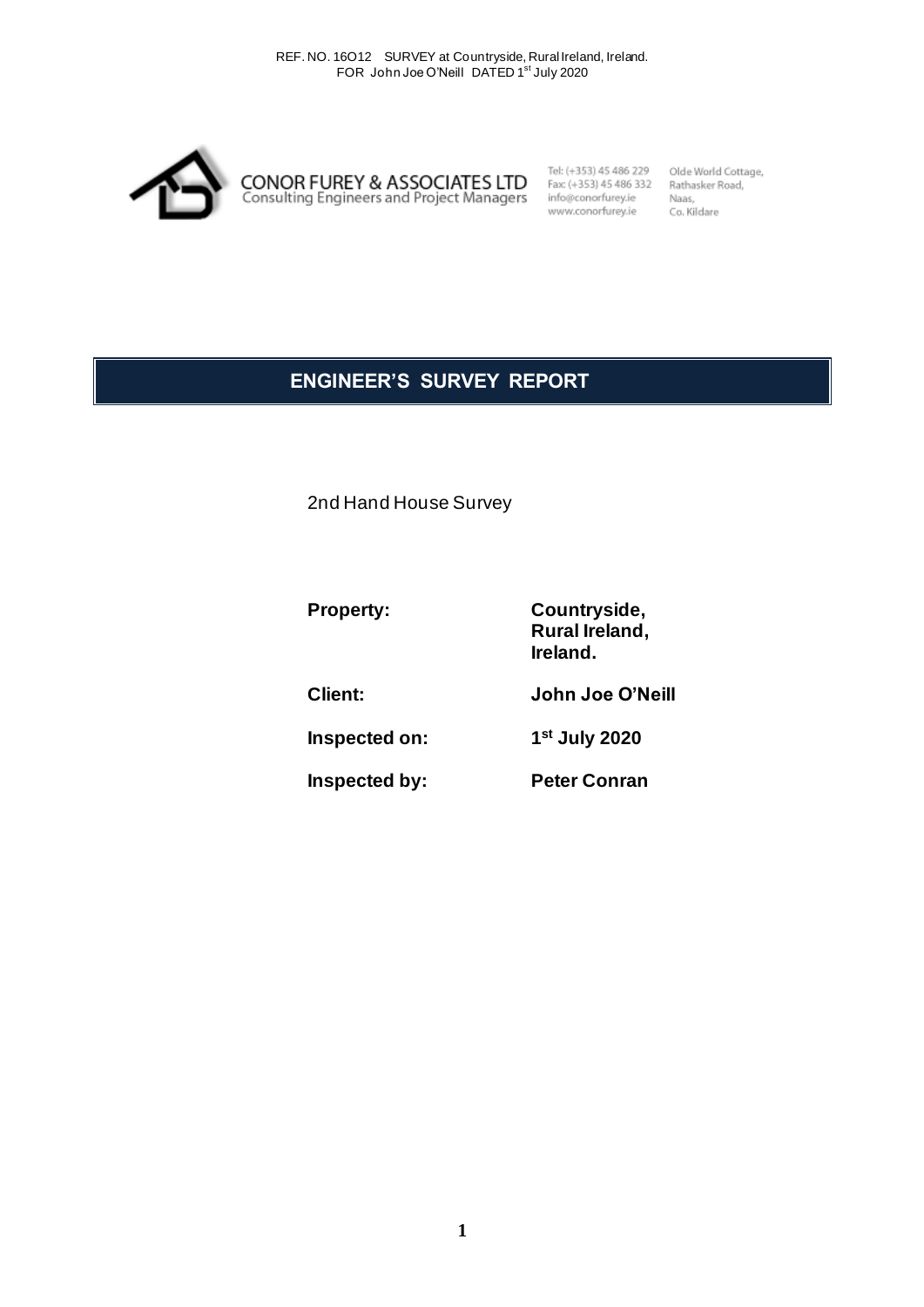# **TABLE OF CONTENTS**

| <b>GENERAL INFORMATION</b>                               |                                                                                                                                 | Page                                            |
|----------------------------------------------------------|---------------------------------------------------------------------------------------------------------------------------------|-------------------------------------------------|
| A <sub>1</sub><br>A2<br>A3<br>A4<br>A5                   | Name and Address of Client<br>Address of property<br>Date of Inspection<br>Client's Brief<br>Use of the Report                  | 3<br>$\begin{array}{c} 3 \\ 3 \\ 3 \end{array}$ |
| <b>B1</b>                                                | <b>Executive Summary</b>                                                                                                        | 4                                               |
|                                                          | <b>INTRODUCTION</b>                                                                                                             |                                                 |
| C <sub>1</sub><br>C <sub>2</sub><br>C3<br>C <sub>4</sub> | <b>Second Hand Property Characteristics</b><br>Scope of Survey<br><b>Survey Procedures</b><br><b>Restrictions during Survey</b> | 5<br>5<br>5<br>5                                |
|                                                          | <b>DETAILS OF SURVEY</b>                                                                                                        |                                                 |
| D <sub>1</sub><br>D <sub>2</sub>                         | <b>Exterior Survey</b><br><b>Interior Survey</b>                                                                                | $\overline{7}$<br>11                            |
|                                                          | <b>CONCLUSIONS &amp; RECOMMENDATIONS</b>                                                                                        |                                                 |
| E <sub>1</sub><br>E2                                     | <b>Note</b><br>Signature                                                                                                        | 19<br>19                                        |
| F                                                        | <b>APPENDIX A - PHOTOGRAPHS</b>                                                                                                 | 20                                              |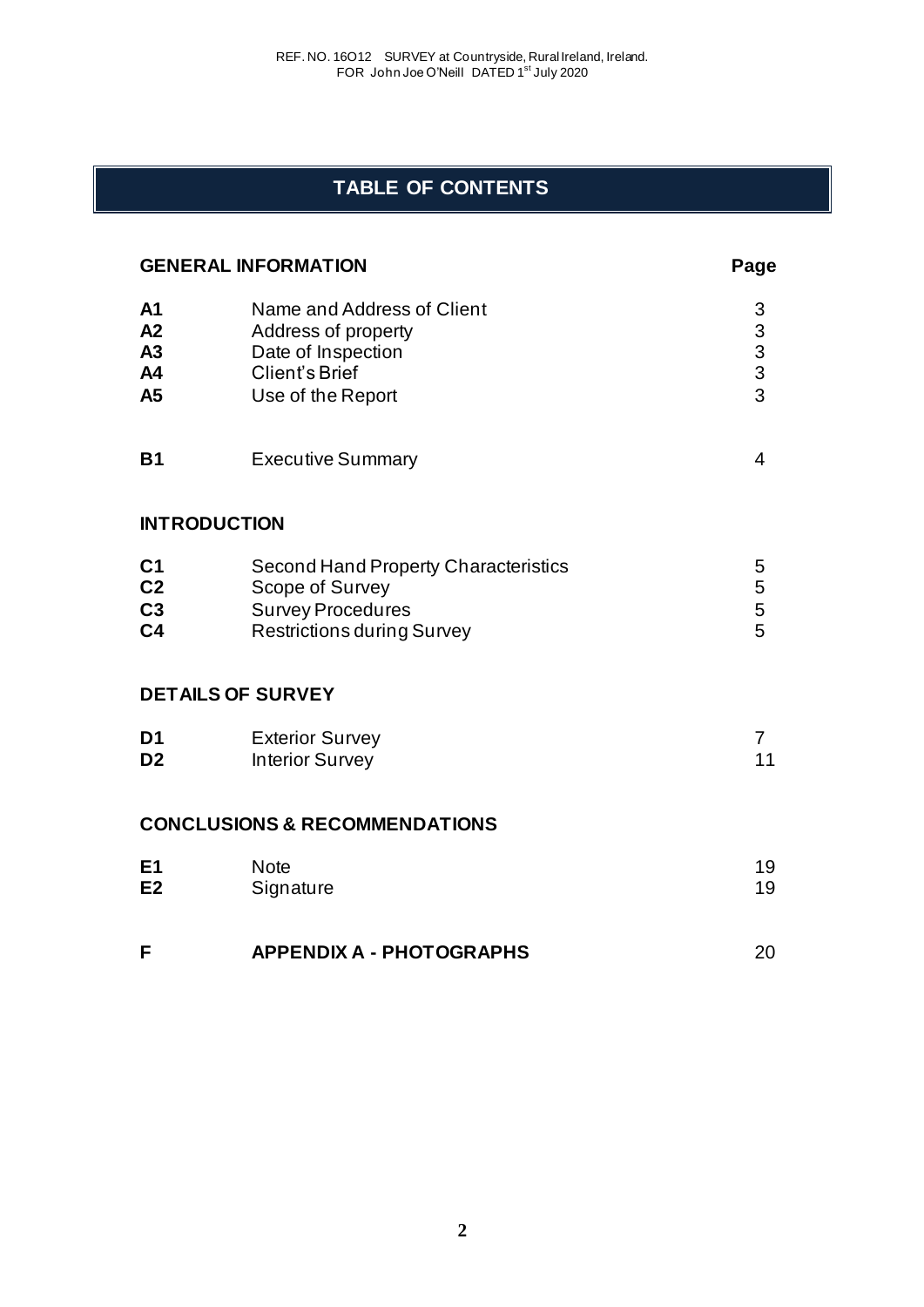## **GENERAL INFORMATION**

| A1             | Name and Address of Client | John Joe O'Neill,<br>1 Naas Road,<br><b>Town Centre.</b><br>Co. Dublin. |
|----------------|----------------------------|-------------------------------------------------------------------------|
| A <sub>2</sub> | <b>Address of Property</b> | Countryside,<br>Rural Ireland,<br>Ireland.                              |
| А3             | Date of Inspection         | 1 <sup>st</sup> July 2020                                               |

## **A4 Client's Brief**

Conor Furey & Associates Ltd. was requested to carry out an Engineers Survey of the above-mentioned property. This survey was required to record the current condition (by visual inspection only) of the property. This report does not make any reference to the planning status of the property.

### **A5 Use of the Report**

This report is for the use of John Joe O'Neill to record the current condition of the property on 1<sup>st</sup> July 2020.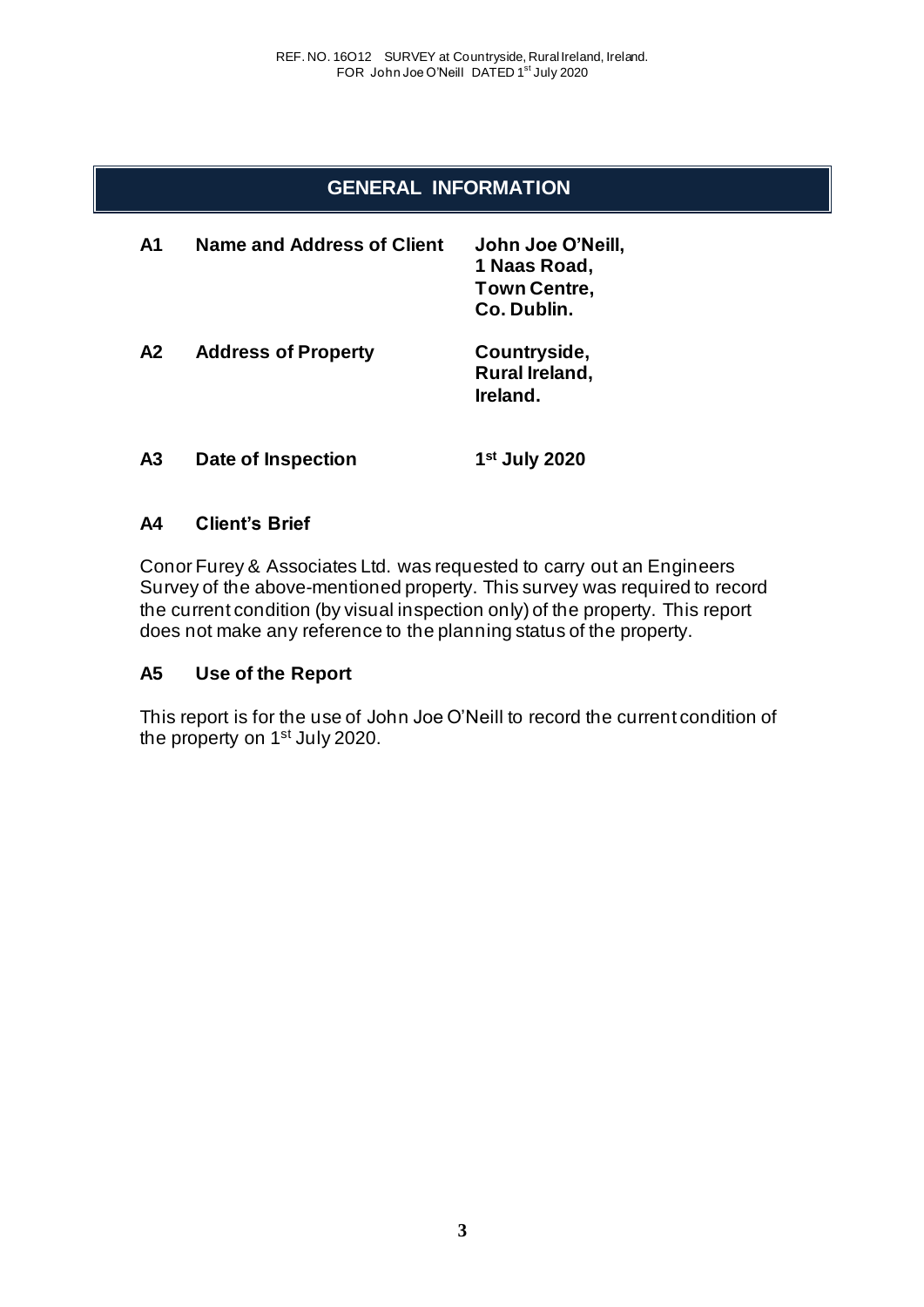# **EXECUTIVE SUMMARY**

The property is located in a rural area a few kilometres outside of Main Town, Rural Ireland. The property is a two storey detached house. There was an original two storey house on the site, built in the 1930's (approximately). In the early 1980's this house was partially demolished and a large two storey extension added.

The property is in a reasonably good structural condition but otherwise is in poor condition and requires significant refurbishment and upgrading to bring it up to a modern day residential standard.

The property has two roofs. The extension roof is in good condition and requires no work. The roof of the older section is in fair condition but repairs are required to the rear elevation of this roof. These are detailed in the report.

The external walls are in good structural condition and have been recently painted.

Internally the property is in very poor condition.

We note some concerns with the ground floor slab in relation to dampness. Structurally there is no issue with the ground floor but we note some concerns in relation to dampness in the ground floor slab. Our conclusion is that there is no major issue in relation to dampness in the slab and we think that once the house is fully occupied and proper heating is in place there will be no ongoing issue. However, we note that this is our best assessment based on a visual inspection.

The existing windows and doors are timber framed single glazed. We also note that none of the opening sashes in the first floor windows would satisfy current building regulations for means of escape in case of fire. Our recommendation is that all of the windows and doors are replaced.

All of the services such as heating, plumbing, electrical, fitted kitchen, fitted wardrobes are substandard compared to current standards and we recommend that a view is taken that all of these items will have to be completely replaced.

The situation with the existing drainage pipes and septic tanks are detailed in the report and our recommendation is that a view is taken that a completely new septic tank and percolation area will be required to adequately provide for the house and to comply with current regulations in relation to septic tanks.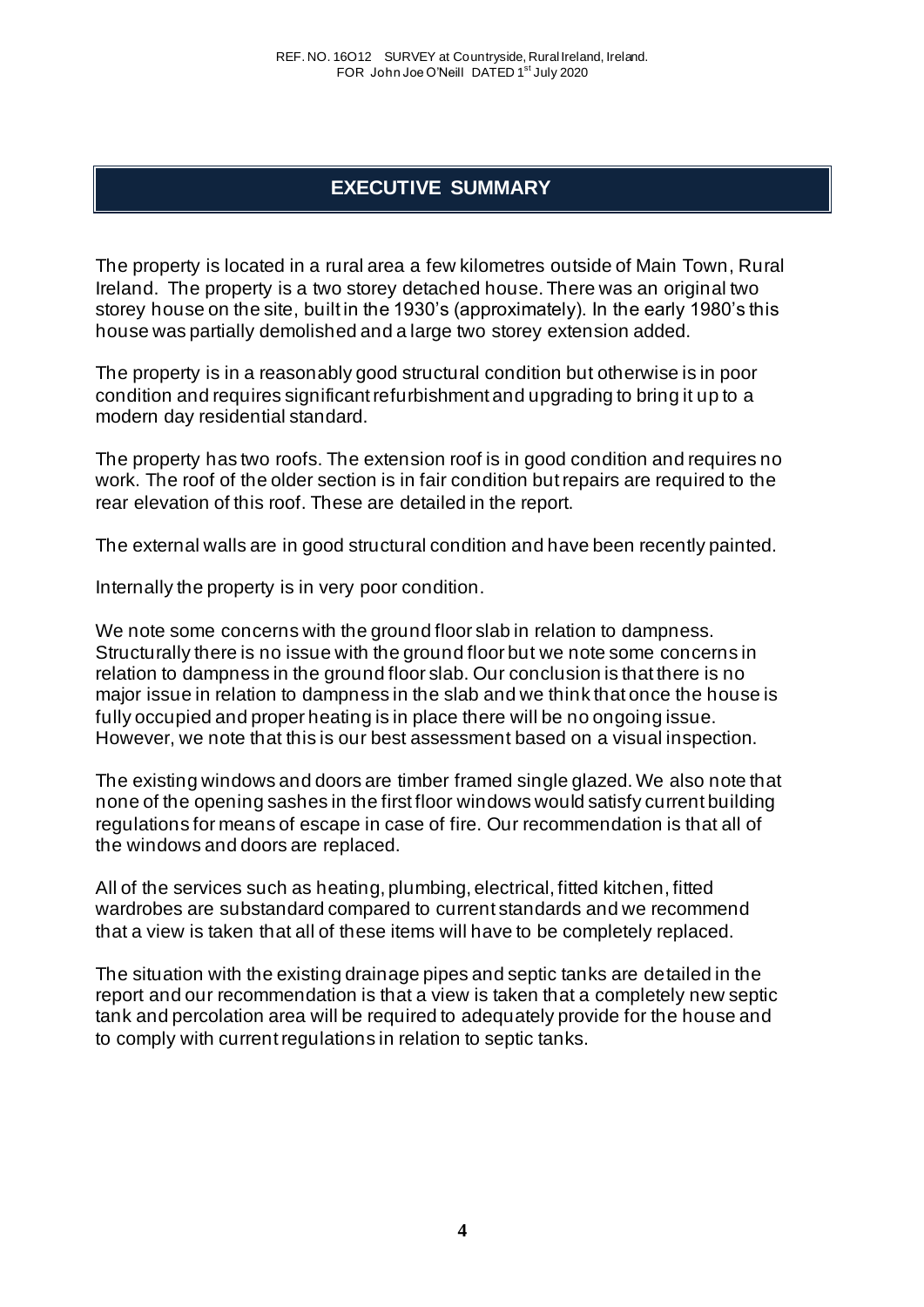# **INTRODUCTION**

## **C1 Second hand property**

The survey is intended to establish the condition of the property at the time of the inspection. As the dwelling is a second hand property, any reference to the finish of the property (unless specifically mentioned) is based on the fact that the property will need general decoration. In respect of the general condition of the doors as a second hand property, there will be inevitable wear in the door mechanisms and there is likely to be door keys missing. We would recommend that a specific request be made of the vendors to supply these if possible. Any comments relating to decoration or condition of doors should bear the above comments in mind.

Where reference is made to hairline cracks, it refers to cracks that the author does not consider at this moment, to be structurally significant. It does not offer a full indemnity in respect of the cracks as there is always the possibility that should a problem arise in the future from some event not identifiable at present the evidence may appear in the same area as these cracks.

## **C2 Scope of Survey**

As stated previously this survey was conducted to record the visual current condition of the property on the day of inspection. Our Client requested us to conduct this survey as a pre-purchase survey in order to report on the general condition of the property as the property is a second hand property the survey will take into consideration the age when commenting on the standard of paintwork and decorative finishes.

Note that no planning issues in relation to this property have been investigated as part of this survey and such investigation is beyond the scope of this survey.

# **C3 Survey Procedures**

The survey took the form of a visual inspection.

## **C4 Restrictions during Survey**

Our inspection of the property was a visual inspection only to those areas accessible to ourselves. These areas are namely as follows:

■ External roof inspection and site details were carried out from ground level only.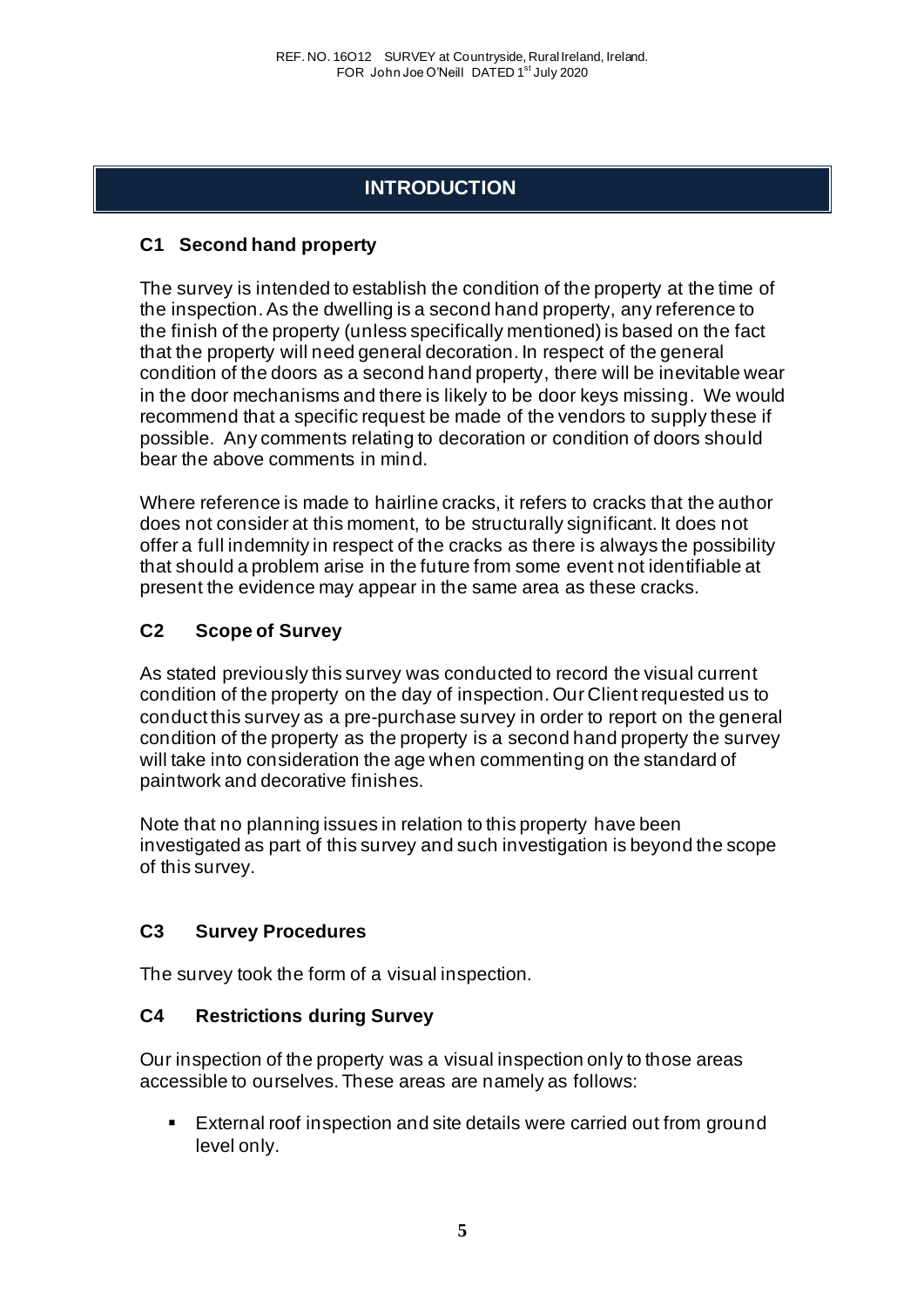- Attic space (inspection from view at attic access hatch location only).
- All interior habitable rooms.
- Heavy items of furniture were not removed in the course of the inspection and no comment is made in respect of any such areas covered up.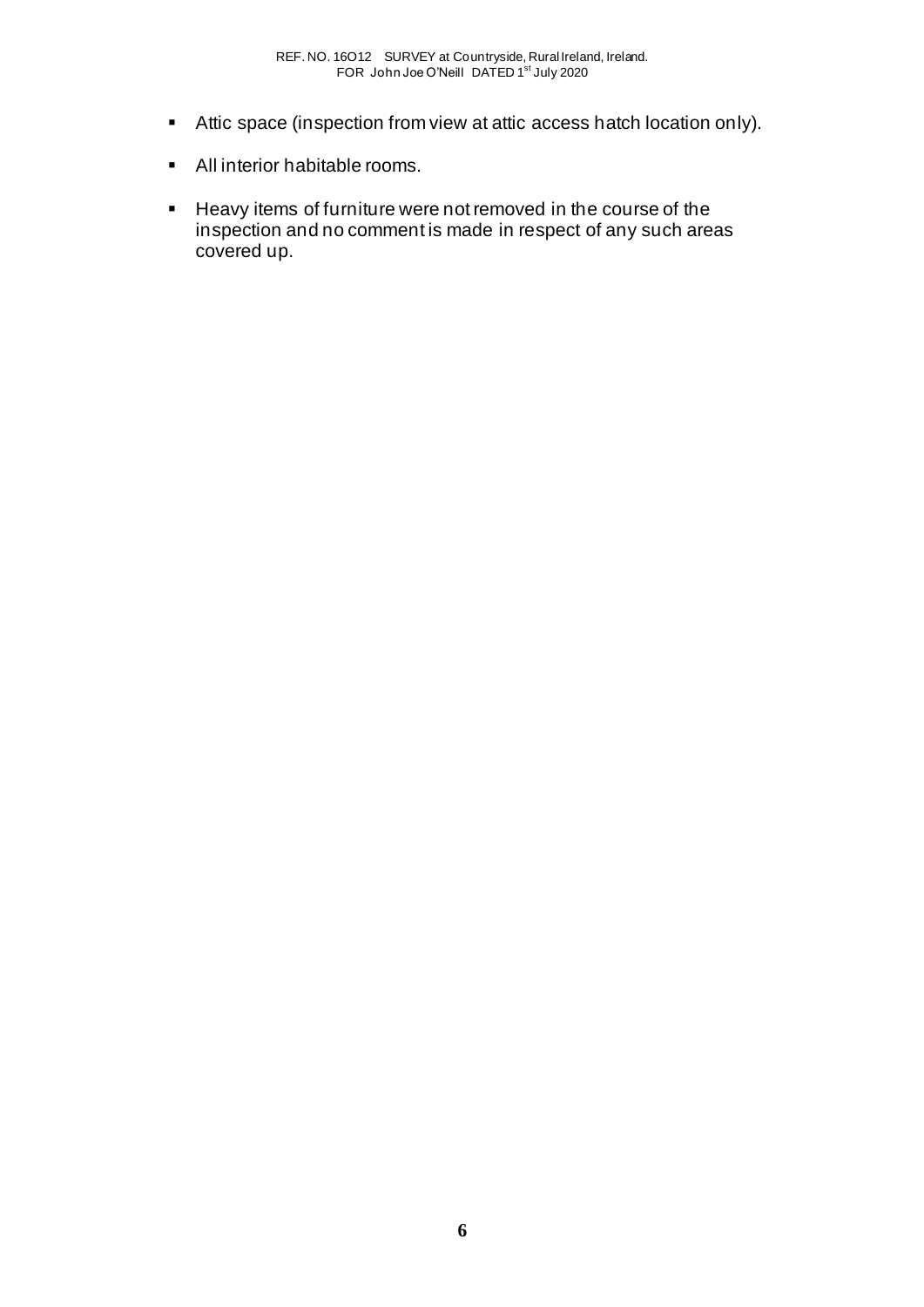# **EXTERIOR SURVEY**

## **A Roofs:**

### **General**

This is a two storey property in a rural area. There was an original two storey, South East facing, property on the site dated back from the 1930/40's (estimated). In the early 1980's (estimated) the original property was partially demolished and a large extension added. The extension is now the larger part of the house with the remaining section of the original house is on the North East gable of the extension.

The extension has a pitched open gable roof with manufactured slate covering. The original house has a pitched open gable roof also that abuts against the gable wall of the extension with a slightly lower ridge line than the extension roof. This roof has a concrete tile covering.

### **Extension Pitched Roof**

The roof is covered with manufactured slates. The slates are complete with no broken or missing slates evident. The ridge line is even and the gauge is correct.

### **Original Pitched Roof**

The roof is covered with a red concrete roof tile. There is a matching ridge tile bedded in with mortar. The roof abuts against the gable wall of the extension. The ridge line is uneven in particular on the left hand side (viewed from the front) between the chimney and the gable wall of the extension. The ridge tiles are intact and there is no evidence of any leaks. Internally in the attic space there is some evidence of repair works having been carried out around the chimney and this accounts for the uneven ridge. Currently the ridge is intact, there is no evidence of any leaks but externally it is visually slightly incorrect. At the open gable end of the roof the tiles overhang the gable slightly which is good practice but there is a difference between the front slope and the rear slope. On the front there is a 75mm (approx) overhang while on the rear there is little or no overhang. The vertical line of the old gable wall is probably a bit off. This is not a structural issue but again is slightly visually off. We note below that there is no sarking felt on this older roof. This was a common form of construction when this roof was constructed and it is perfectly adequate as long as there are no broken or missing tiles. On this roof the tiles on the front elevation are good and internally no leaks are evident. However, on the rear elevation there are two locations where tiles are damaged. Viewed from the rear there is a broken tile on the top right just below the ridge line between the chimney and the gable. This has been repaired with a piece of flat metal sheet. Internally there is no evidence of a leak in this area so the repair is doing the job, nevertheless, it is a temporary repair and a proper repair with a new tile is required. A second area is on the lower left hand side of the rear elevation (viewed from the rear).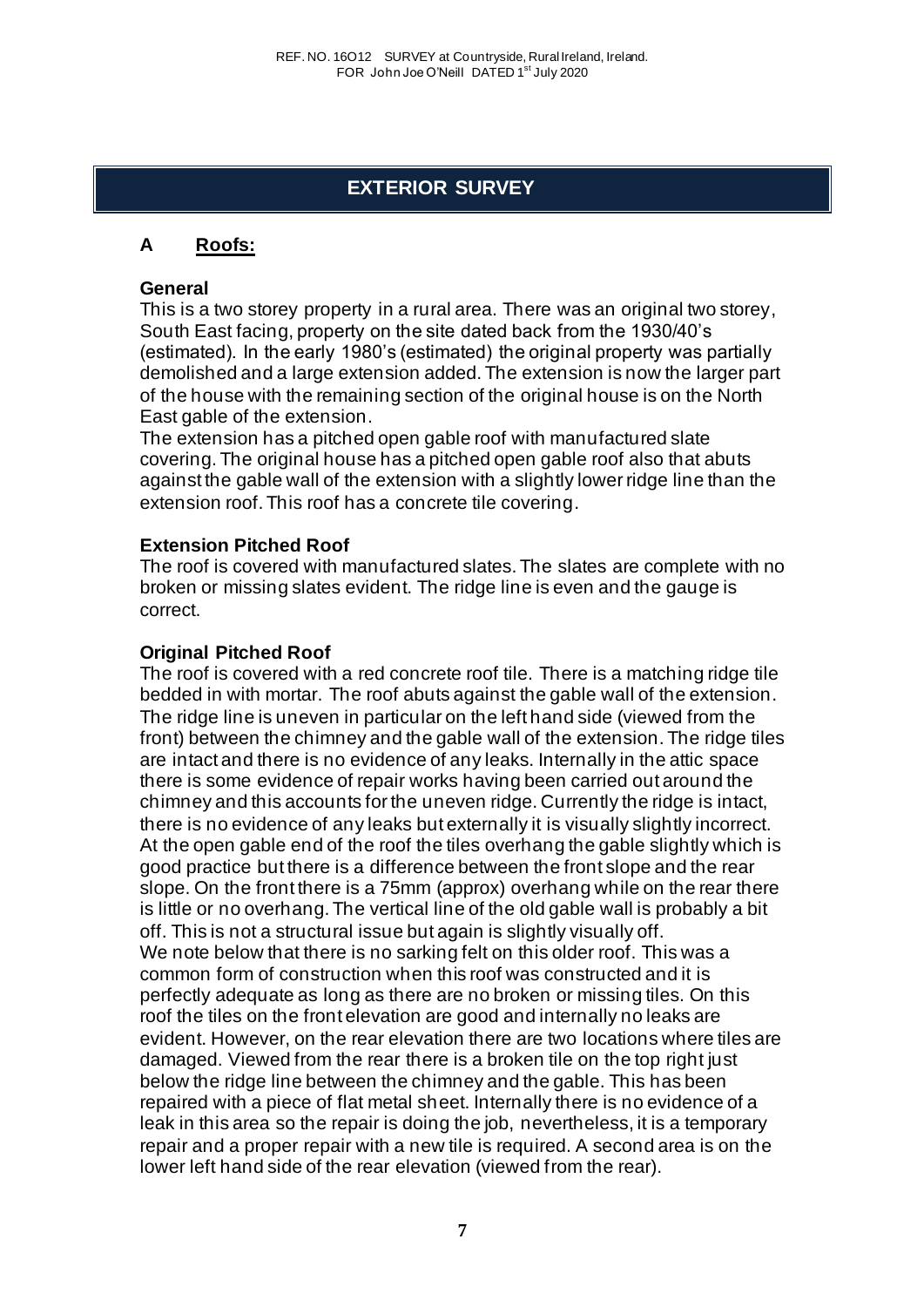Approximately 6 rows up from the gutter and 8 tiles in from the open gable there is a cracked tile. The problem, with not having any felt under the tile, is that when a tile cracks, as in this case, there will be a leak internally. This is evident on the sloped ceiling of the room immediately below this portion of the roof. There is a second tile in the same area that appears to have a damaged surface that may also be leaking.

So work is required to the tiles on the rear elevation. An experienced roofer will need to be engaged, because on this old roof, care is needed to ensure that additional tiles are not damaged while trying to carry out repairs to the few that need attention now. This is all the more important when you have a situation, as in this case, where there is no felt under the tile.

## **Chimney Stacks**

There are two chimney stacks that sit astride of the ridge, one on the old roof and one on the new.

The chimney on the new roof is block built with a napp render finish. The chimney is in good structural condition and the lead flashing around the chimney is in good condition. Internally there is no evidence of any leaks around the block/roof joints.

The chimney on the older roof is also a block built structure with a render finish. No structurally significant cracks evident. The render covers over the flashing at the chimney/roof joint. Internally there is some evidence of past minor leaks around the joint but these are not recent and the chimney is dry internally and there is no evidence of any current leaks.

## **Flues**

The newer chimney has two flues that serve the open fire in the ground floor front sitting room and the solid fuel stove located in the rear dining room. They appear to be in good condition.

On the older chimney there is a flue that serves the open fire in the ground floor small sitting room. Internally in the attic space there is some staining on the blockwork that indicates there may be some small gaps in the flue liner joints. If so it is minor but nevertheless if the fireplace is going to be in regular use we would recommend that the flue is inspected internally with a camera and it may require a flue liner. Alternatively one could make the assumption that a flue liner is definitely required and have it done. As part of the general refurbishment this fire place may also be removed.

# **Eaves Fascia and Soffit**

There is a timber fascia and soffit to the front and rear elevations of both roofs. The gables are finished with a poured concrete barge. The fascia and soffit on the extension roof are in good condition but will require painting from time to time. On the older roof there is also timber fascia and soffit which appears to be in reasonably good condition. Similar to the gable/roof joint mentioned above the line of the soffit varies along the length of the wall and this indicates that the vertical line of the wall is slightly off. Similar to the gable, this is not structurally significant, but is unsightly.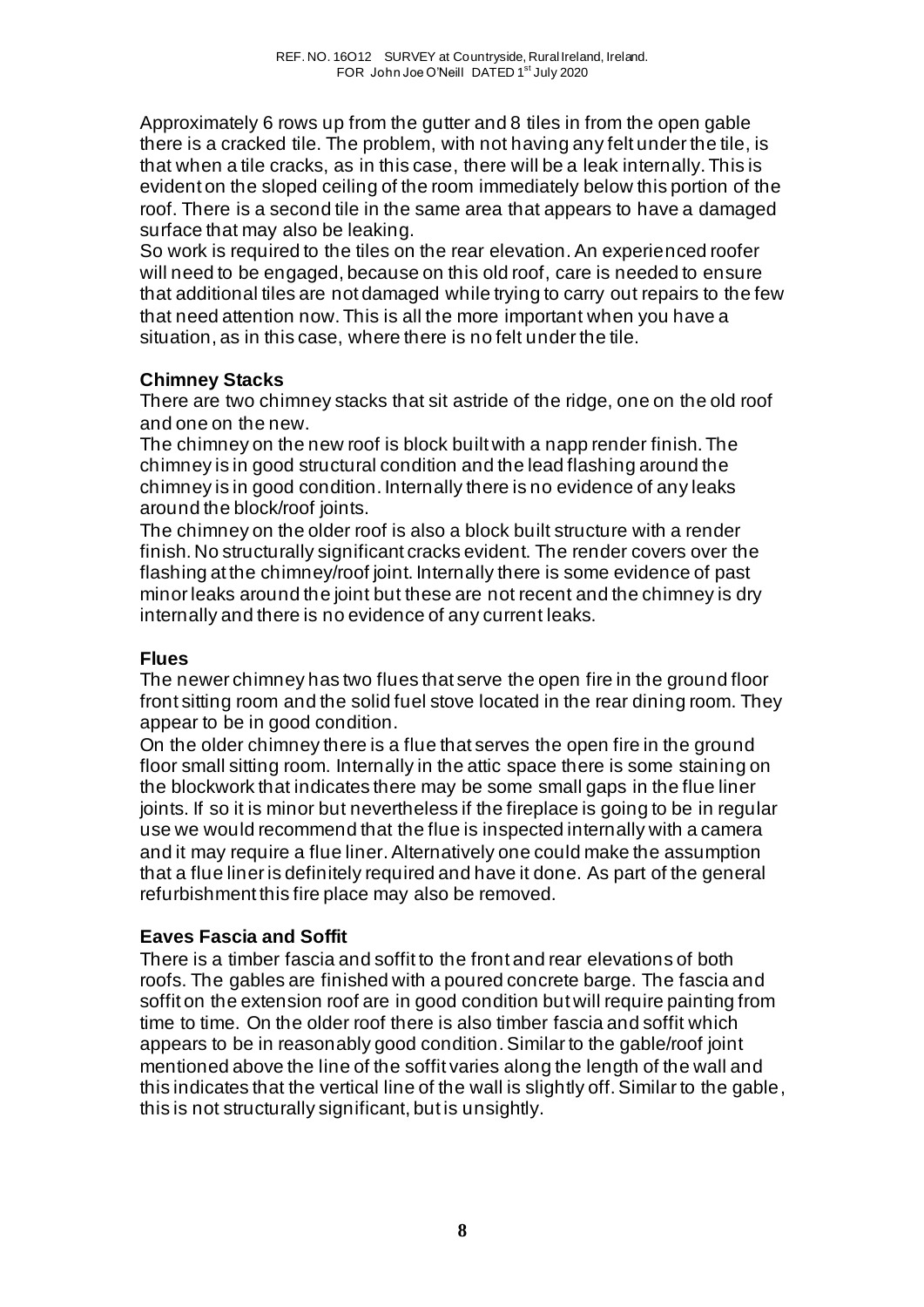## **B Walls:**

## **General**

The original house was block built with a single leaf 225mm cavity block with an external napp finished render and plastered internally. The extension wall is a 300 thick wall and is probably a cavity wall construction with two 100mm block leafs and a 100mm cavity. Given that this extension was built in the early eighties it is likely that there is 50mm of basic insulation in the cavity but we cannot be certain of this.

## **Extension Walls**

Externally there is no evidence of any structurally significant cracks and the walls are in good structural condition. It is apparent that the walls have been recently painted and they have a good general appearance.

## **Original House**

These walls are also in good structural condition. As noted above the vertical line is slightly off with the roof but this is not structurally significant. Along with the extension these walls have also been painted recently and have a good general appearance.

## **Ancillary Items**:

### **Gutters**

There are half round PVC gutters on both roofs. Generally in good condition but on the rear of the old roof there is significant grass growth in the gutter and they badly need to be cleared.

We also noted there is a wasp/bee nest at the soffit/gable corner of the old roof where there is a lot of grass in the gutter.

## **Waste Pipes**

There is a 100mm PVC waste pipe from the first floor bathroom (see later comments under drainage). This is the soil vent pipe and extends up to the gutter as well as down to the drain. The pipe terminates at the gutter which is a bit low for a soil vent pipe. It is recommended that the pipe is extended at least 500mm above the gutter to ensure that foul smells are not drawn back in through first floor windows.

At ground floor level there is a waste from the kitchen sink that drains into an external gully. The pipe is fine but the gully needs cleaning (see comments on drains below).

## **Windows and Doors**

The windows are single glazed timber framed throughout. When the extension was done the windows in the old part of the house that was retained were probably replaced and it appears that all the windows are of the same vintage. These are single glazed timber framed windows. We note that the opening sashes are small with three individual opening sashes rather than one larger opening sash. From a fire safety and means of escape perspective these windows would not be acceptable under current building regulations.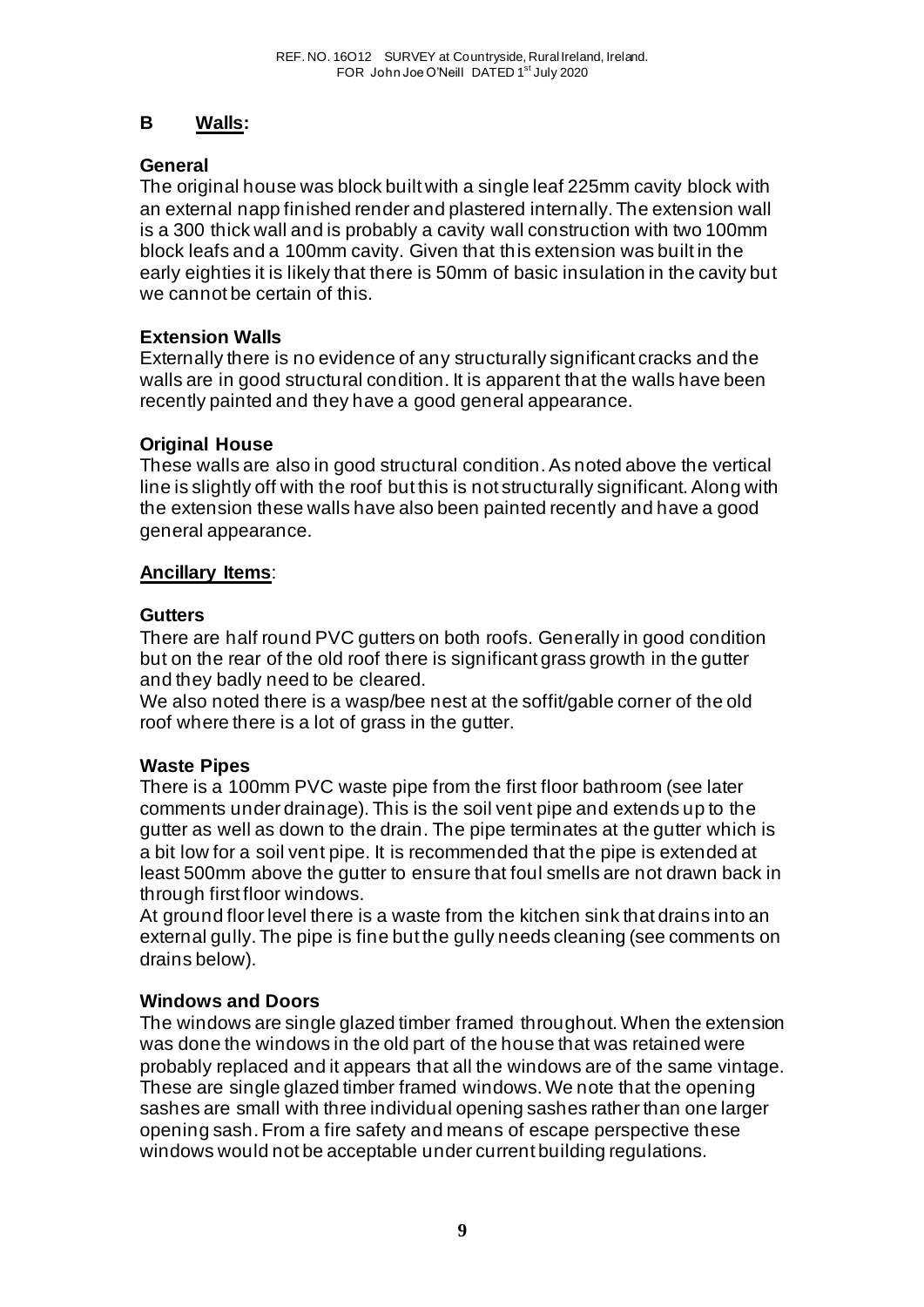It is probable that any general refurbishment of the house would include total replacement of the windows and doors given that they are single glazed and timber frame. This becomes a necessity if compliance with fire and means of escape requirements are taken into account.

## **Foot Paths**

There are wide paved areas to the front, rear and both gables. The areas are concrete throughout. There are a number of cracks evident and the joints are rough in places with weeds growing up. Tidying up and maintenance work is required, however, the paths are in reasonable structural condition and there are no major cracks or dips in the paving.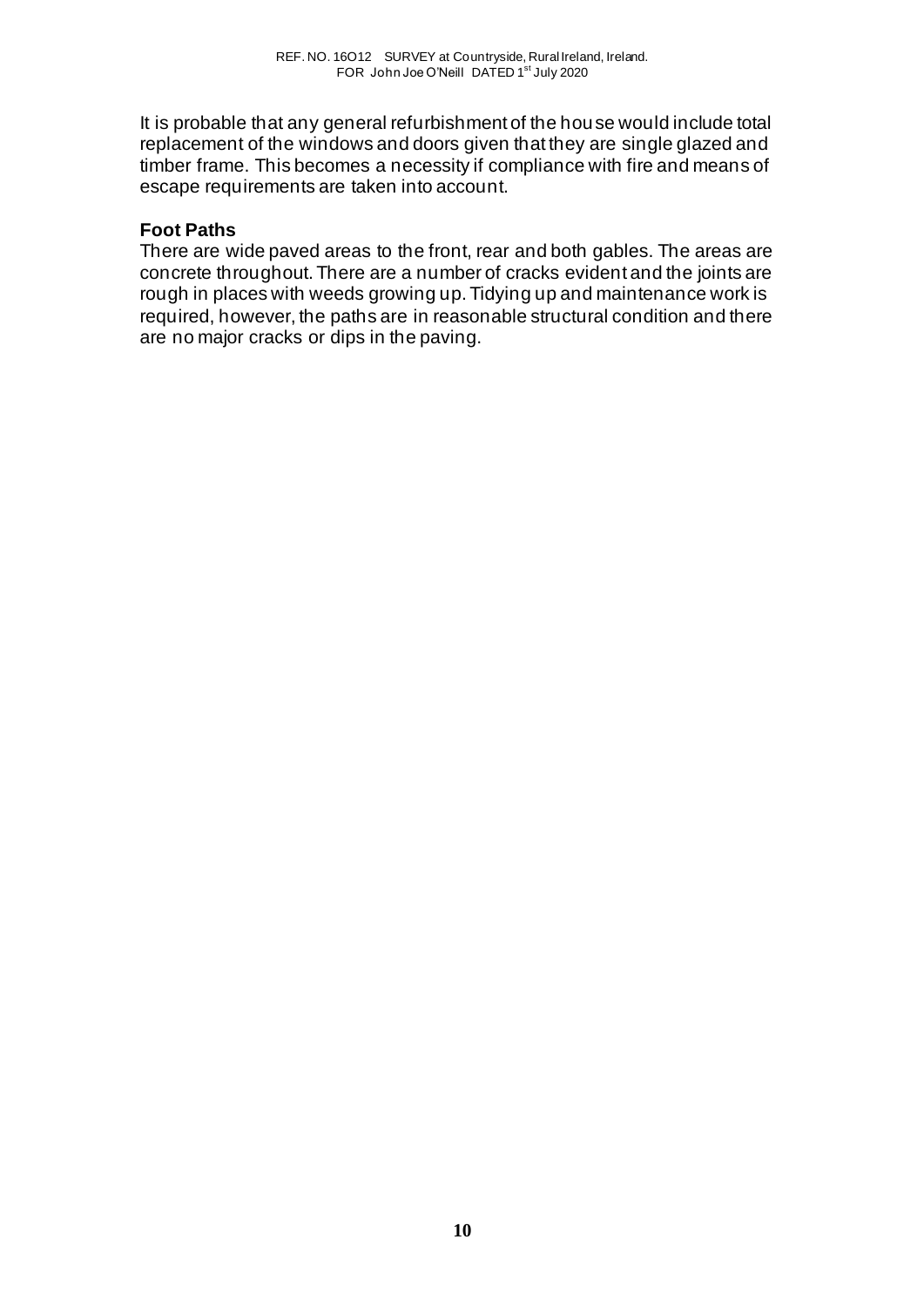# **INTERIOR SURVEY**

## **Attic Space:**

#### **General**

As noted above there are two roofs, the new extension and the older original roof.

#### **New Roof Timbers**

Cut timber roof with timber rafters at 400 mm spacing supported by timber purlins at half way point between the eaves and the ridge. The roof is in good structural condition.

### **Underfelt/Sarking**

Underfelt is complete and undamaged. Underfelt is flashed properly around openings, soil stacks, ridge vents units etc.

### **Old Roof Timbers**

This is also a cut timber roof but has much shorter spans between the eaves and the ridge line. The access to this space is much tighter than the extension roof and our view was only from the relatively small access hatch. Generally the timbers are in good condition and no evidence of timber decay was noted. Note than we did not have a view of the rafter ends or the wall plate and the previous statement must take this into account. There has been some repairs carried out to rafters near the chimney and this was referenced earlier in regard to the line of the ridge. The repair to the rafter is good and n o ongoing problems were noted.

When the broken tile is being repaired it may be found that repairs are required to some rafters in that area. We were unable to view the area directly internally. However, given that there is no sag in the roof it is more likely that the timbers are structurally fine and may just need to be dried out. Over half of this roof the ceiling has been dropped below the original sloped ceiling that followed the slope of the rafter.

#### **Underfelt/Sarking**

As noted earlier in the report there is no felt on this section of the roof. A lime parging is fixed to the underside of the tile which helps to seal gaps and hold the tile in place. This is in good condition.

As referenced above, the problem with not having felt is that there is no second line of defence in the event of a problem occurring with the roof tile.

#### **Insulation**

There is a basic 100mm layer of insulation in both roofs. An additional 200mm of insulation is recommended.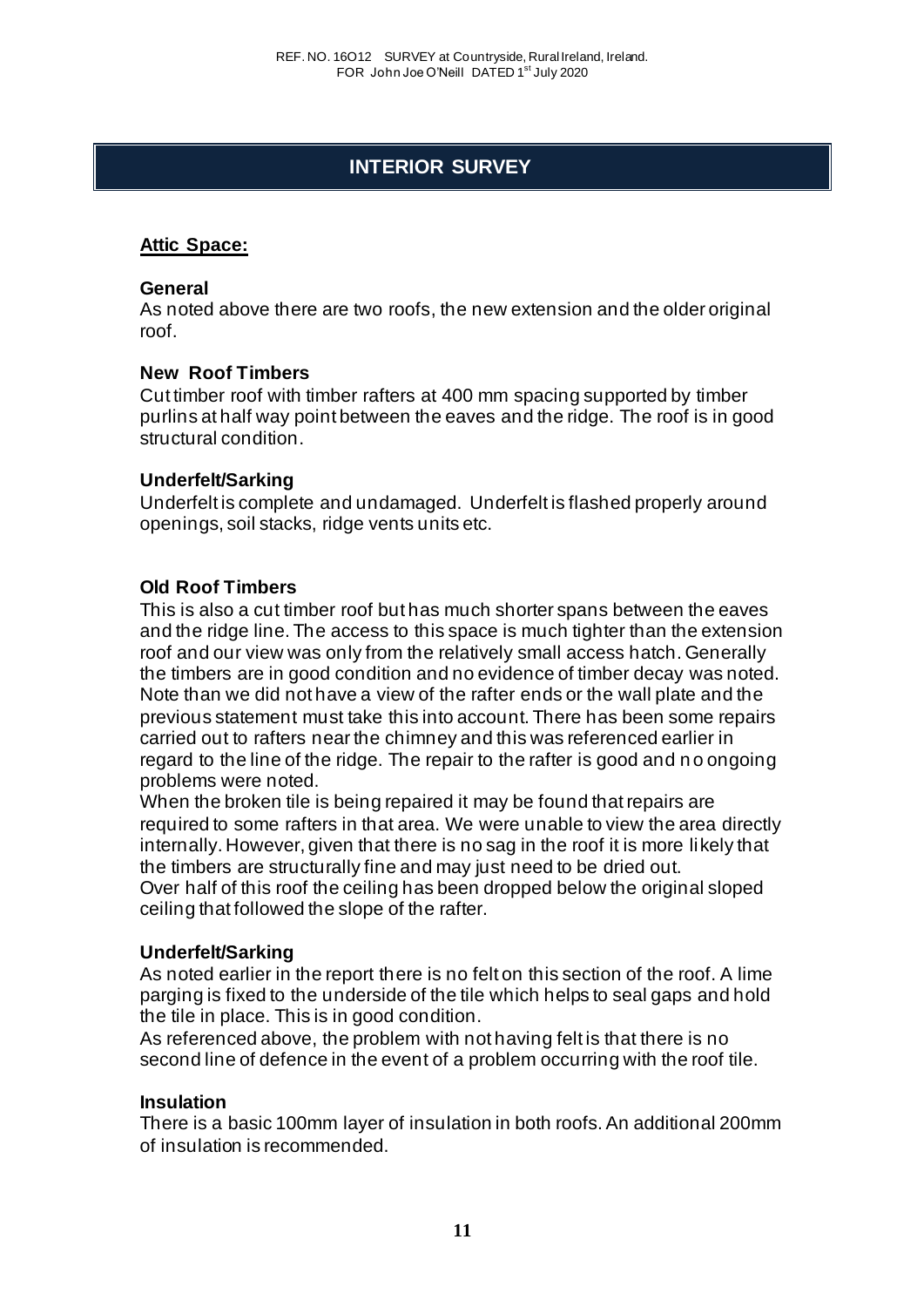## **Tank and Pipe Insulation**

There is a PVC water storage tank and a header tank for the heating system. Both tanks are in good condition. They are located on a platform approximately 900mm above the ceiling level in the extension attic space. The platform for the tanks is level and as originally constructed. However, the timbers used and the general construction of the platform is a bit light and we recommend that a more substantial platform is constructed to support the tank. The tanks are not insulated and given the high level in the attic, insulation is strongly recommended. This should include all of the pipes going to and coming from the tanks.

### **Access to Roof Space**

Both access hatches need to be insulated. The hatch to the extension roof is a good size but the access to the older roof is difficult.

## **Roof Spaces**

The current owner has some items stored in the new attic space.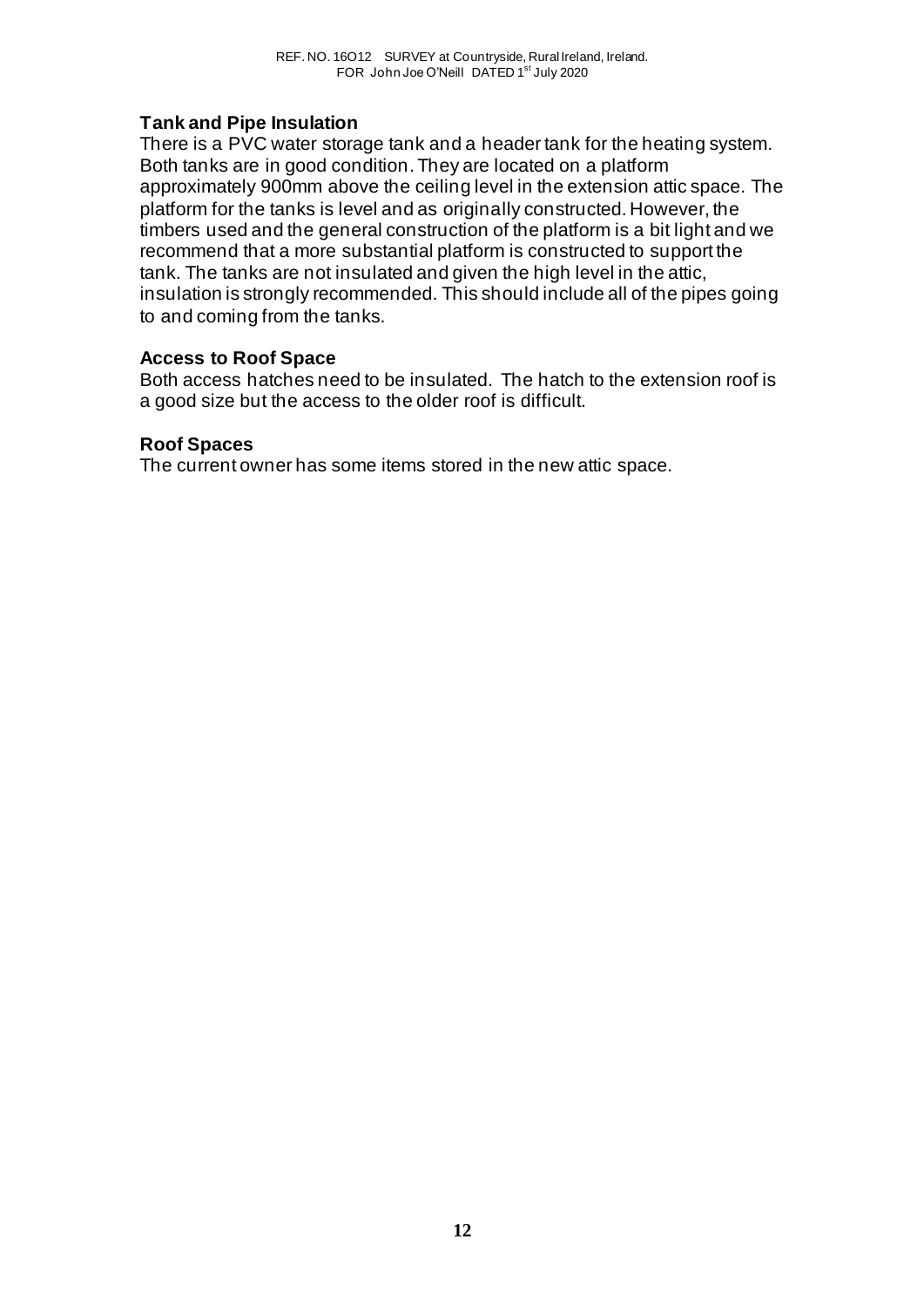# **INTERIOR GENERAL**

## **General**

The property has had very little work done to it since the extension was added in the early eighties. The kitchen and bathroom facilities are particularly basic and any refurbishment will realistically require complete replacement. With the kitchen, it is likely that it will have to be moved to the larger dining room area and a utility made of the existing kitchen.

The heating and electrical installations are very basic and replacement of the existing with new is likely to be the requirement.

It appears that the house is no longer occupied full time and there is a general damp feel due to the lack of regular heating over the winter months. The property requires a major refurbishment to bring it up to a modern day standard.

## **Ceilings**

Ground floor ceilings are plasterboard with a smooth scim finish. The ceilings are in reasonable condition but there are a number of minor cracks that need to be filled and repaired. There is also evidence of dampness which is the result of the premises been left unoccupied over the winter period.

First floor ceilings are generally plasterboard with a scim finish. In the original part of the house some of the ceilings are lath and plaster. There are some minor cracks in the ceilings but none are structurally significant.

As referenced above at first floor level the ceiling in bedroom 6 at the gable end of the old part of the house is badly marked due to dampness. The cause of this has been identified as the damaged roof tiles and when the roof is repaired this section of the ceiling will dry out. It may be necessary to replace the ceiling after it dries out but it could also be ok to just redecorate.

In bedroom 2 on the first floor there are some damp patches on the ceiling in the wardrobe. This is likely to have come from the water tank rather than any leak in the roof. Some minor leak may have occurred or it could have been caused by condensation on the un-insulated tank.

## **External Walls**

The inside face of the external walls is plastered. Generally the walls are dry and in good condition.

On the ground floor in the old part of the house (bedroom 1) there is some evidence of dampness at low level on the dividing wall at the back of the chimney breast. There is also dampness at ceiling level on the front wall and rear wall. The dampness looks minor and following, some repairs, making good and regular heat and use of the house, will most likely not be an ongoing issue.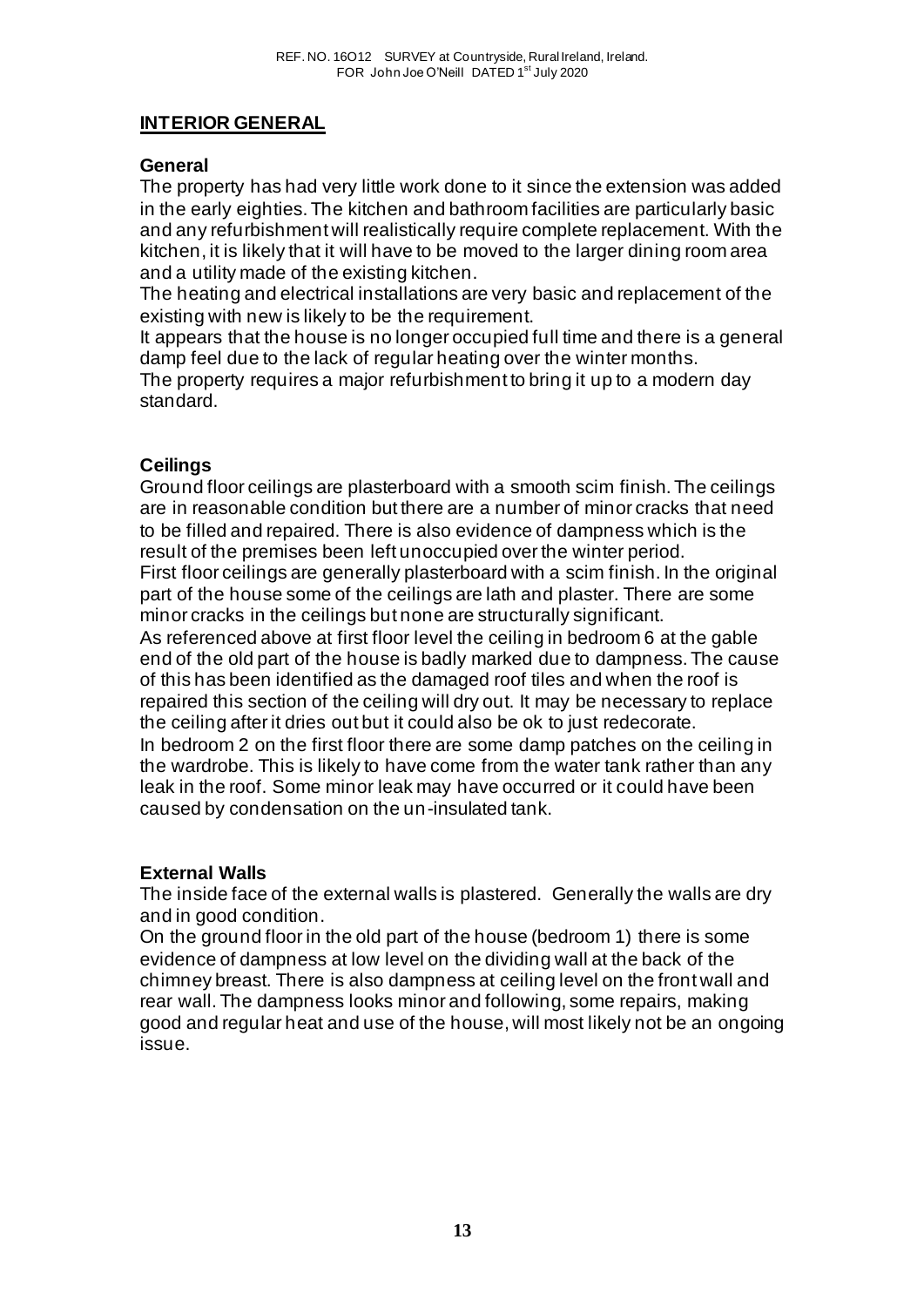## **Internal Walls**

In the extension there are solid block walls and some plasterboard partition walls at both ground floor and first floor level. All in good condition. In the older part of the house there is a solid dividing wall at ground floor level that extends up through the first floor to the ceiling level. There is a timber stud partition with hardboard sheeting at first floor level between the hall and bedroom 5.

## **Floors**

The ground floor is a ground bearing concrete slab. The floors are covered with a mixture of carpet, tiles and lino. The floors are level throughout and there are no dips or hollows that would indicate any structural problems. The front door and hallway are part of the extension which was built in the early eighties. The floor here is covered with a lino. The lino has lifted in places and the concrete slab underneath appears to be damp. The floor in the front room and at the back of the house would have been installed at the same time and there does not appear to be any dampness issues with the floor in these areas. We also noted that the heating generally in the whole house is poor.

It is very unlikely that there was no damp proof membrane under the slab given that it was built in the eighties. Our conclusion is that the most likely explanation for the lino lifting in the hall is the general lack of use of the house and the poor heating rather than a more fundamental cause such as no damp membrane. We think that once the house is fully occupied and a proper heating system is installed that the issue will resolve itself. However we note that this is our best estimate based on the evidence available from a visual inspection.

The floor in the older part of the house is similar and again we feel that regular heat and occupancy will resolve any issues.

### **Windows**

As noted above we recommend that all of the existing windows are replaced. Internally all window frames are in good condition.

### **Doors & Frames**

There are flush panel timber doors in the extension and older style timber sheet doors in the older part of the house. All in reasonable condition.

## **Skirtings, Architraves etc.**

There are timber skirting boards throughout in reasonable condition.

## **Tiling**

Wall tiling in the first floor bathroom is in reasonable condition but needs a thorough cleaning if it is to be retained. However, as part of a general refurbishment it is likely that it would all be removed and replaced with new.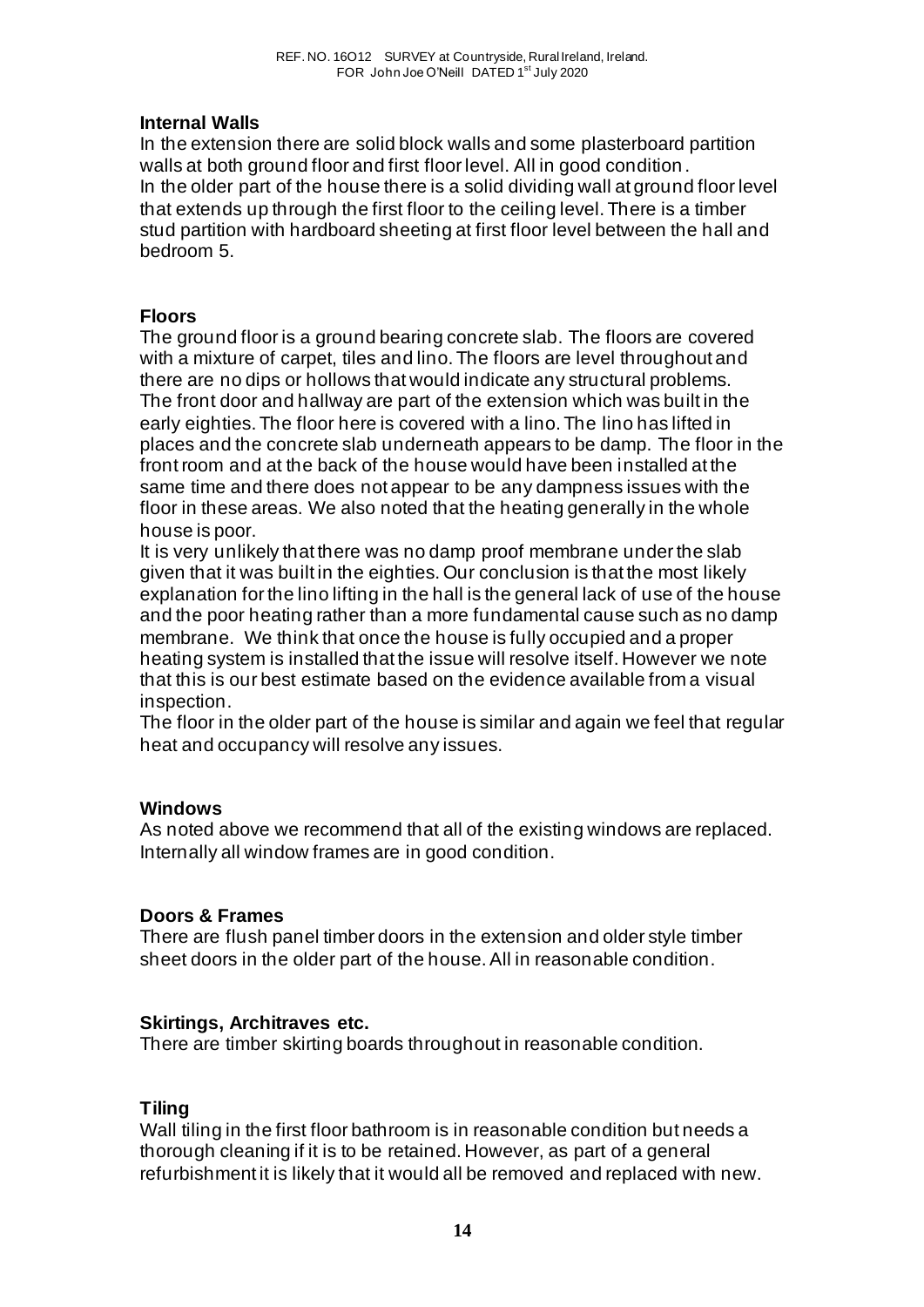## **Kitchen Units**

Realistically this property has no functioning kitchen and complete replacement is required. Given the size of the area of the existing kitchen it will either have to be moved into the larger dining area or an extension added. The ceiling of the existing kitchen is in poor state due to the lack of ventilation over the cooker and general lack of heat and use of the property.

### **Ventilation**

When new windows are being installed, permanent ventilation slots should be included for any rooms without existing permanent ventilation.

### **Wardrobes**

Some rooms have built in wardrobes but these are in poor condition. As part of a general refurbishment, new built in units would be required in all bedrooms.

## **Sanitary Fittings**

There is a whb, WC and bath in the bathroom on the first floor in the extension. While everything is working and there are no leaks evident the general condition is poor, old and dated. As part of a general refurbishment complete replacement of all sanitary ware is likely.

### **Fireplaces**

There is an open fireplace in the front sitting room with a large back boiler. This along with a solid fuel stove in the rear dining room area are the heat source for the limited number of radiators. These types of boilers were commonly installed when this extension was built but they are grossly inefficient and labour intensive to use. If a modern oil fired central heating system is installed the back boiler should be removed and a standard fireback installed.

In the old part of the house there is a second open fire place. Two open fires in a modern property is very energy inefficient and removal of this fireplace would probably be part of a general refurbishment. If it is to be used, note our earlier comments in relation to lining the flue.

#### **Staircases**

Timber staircase with timber newel posts and rails, all in good condition. The stairs is open underneath in the hall area. As part of a general refurbishment the underside of the stairs might be covered in or a press built in under the stairs.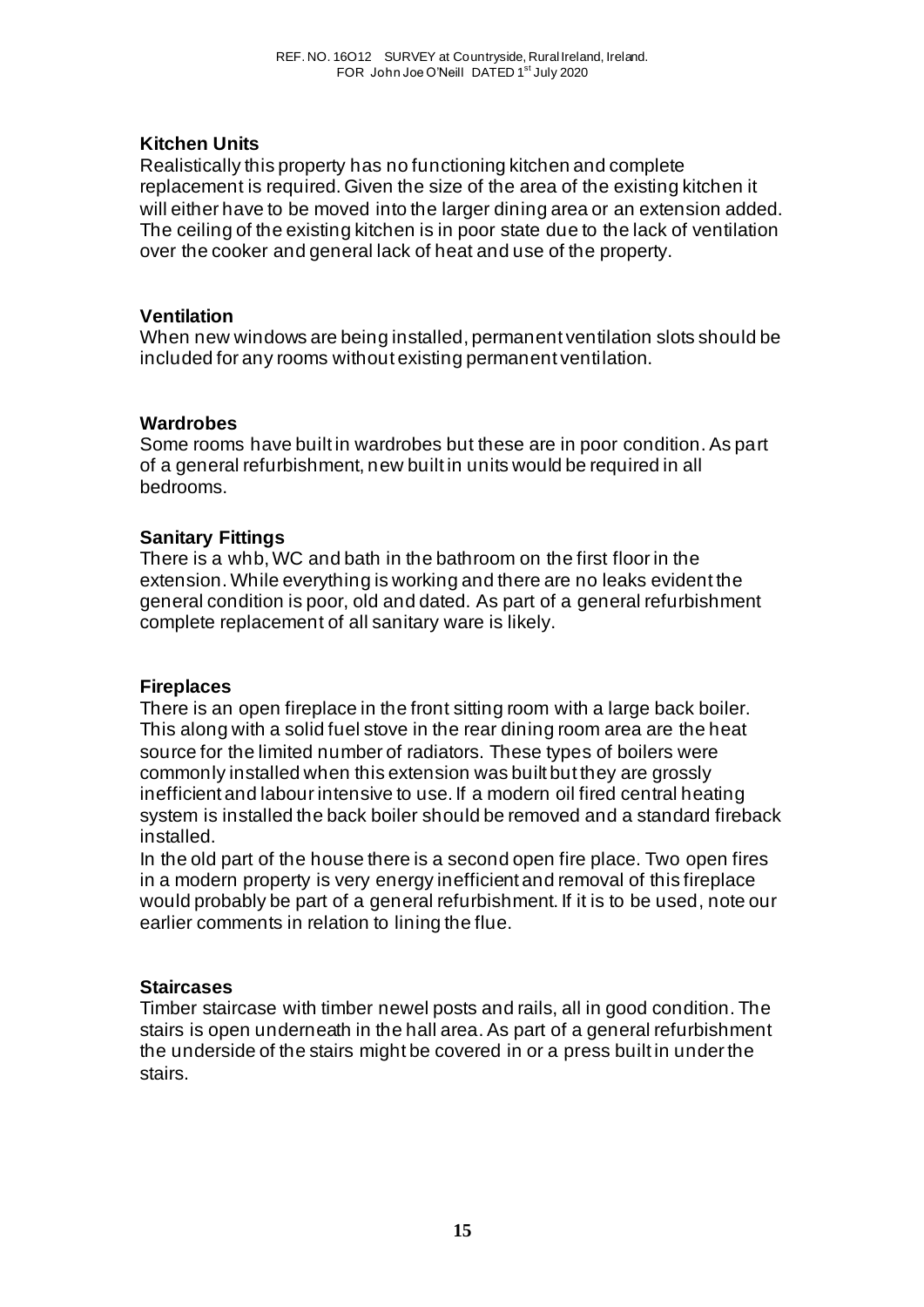#### **Hot Press**

A copper cylinder with an old type insulation jacket is in place in a press beside the solid fuel stove in the dining room. Replacement of the cylinder with a pre-insulated cylinder would be part of a general refurbishment.

#### **Decorative Condition**

Internally the decorative condition is very poor throughout. Any occupation of the property will require complete redecoration top to bottom.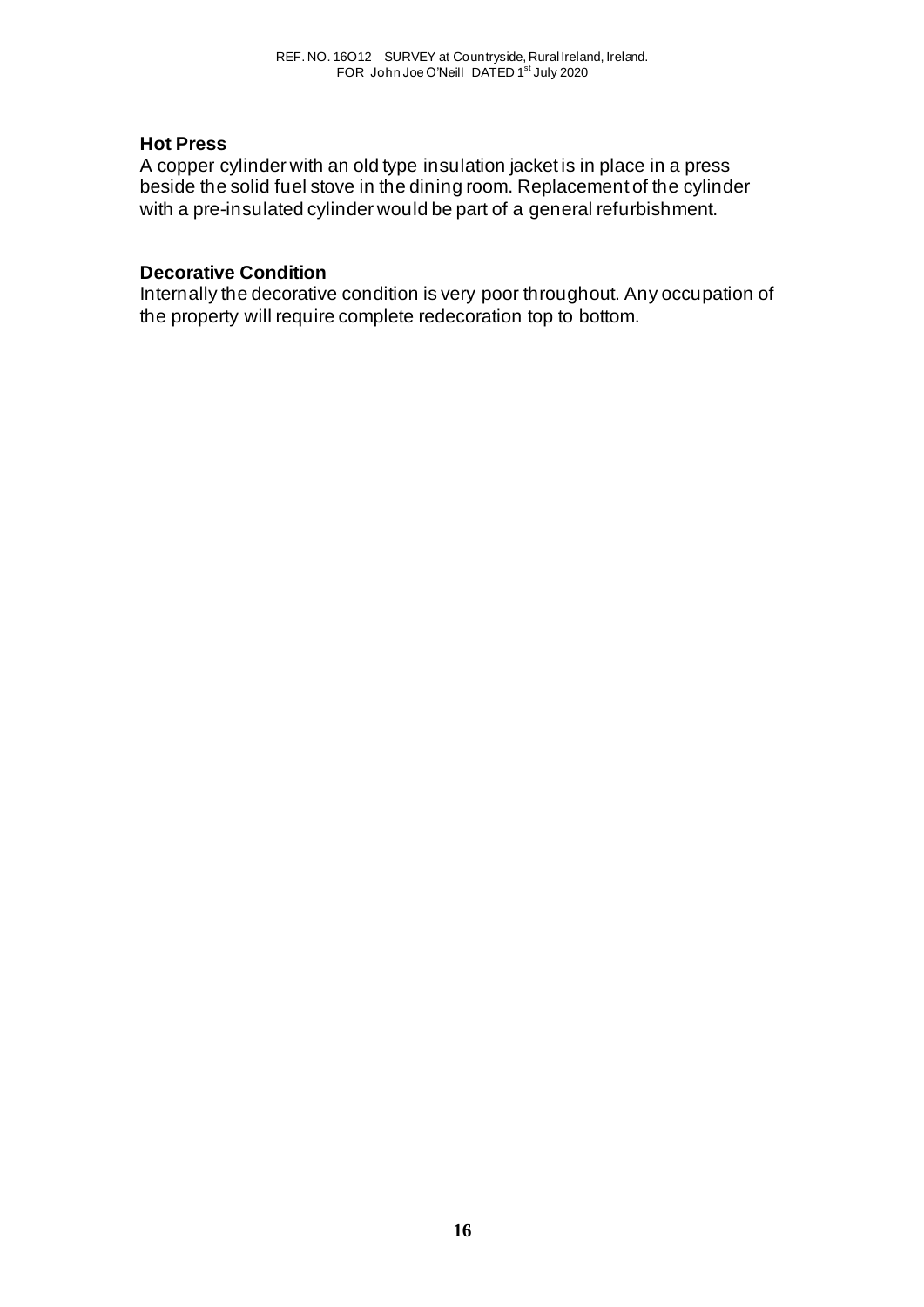# **SERVICES / OTHER SITE DETAILS**

### **Heating Systems:**

The heating system consists of a low pressure hot water radiator system with a solid fuel stove and an open fire solid fuel back boiler. There are only a limited number of radiators and not all rooms have radiators. The heating pipes that are there are surface mounted and the workmanship is rough. Essentially the property requires a completely new heating system.

#### **Electrical:**

The property is wired with modern type PVC/PVC cable and has a modern type sub distribution board located in the hall of the extension. However the level of sockets provided throughout is minimal for modern day living standards. In addition, some of the electrical workmanship is poor. Hence, our view is that the property needs to be rewired throughout.

#### **Plumbing:**

There are only very basic plumbing services in the house with one bathroom upstairs and a very small kitchen on the ground floor. Some of the existing plumbing may be of use but our overall view is that a completely new installation will be necessary.

### **Water Supply**

The water supply is from a Local Authority supply. No issues were noted.

### **Smoke Detectors**

Detectors are not installed.

### **Septic Tank and Drainage**

When this property was originally constructed back in the thirties there was a septic tank installed to the front of the house on the South West side of the house. (This is on the right hand side as you drive into the rear of the house). There is a small block built shed that was originally an outside toilet facility. This is now used for a washing machine and a dryer. This septic tank served the outside toilet and the kitchen in the original house.

When the extension was built in the eighties a new septic tank was installed at the rear of the house. This was located at a high level and possibly in ground that was dugout for the foundations of the new extension. The height of this septic tank means that it cannot service the existing kitchen or anything on the ground floor level. The waste pipe from the first floor level comes out the rear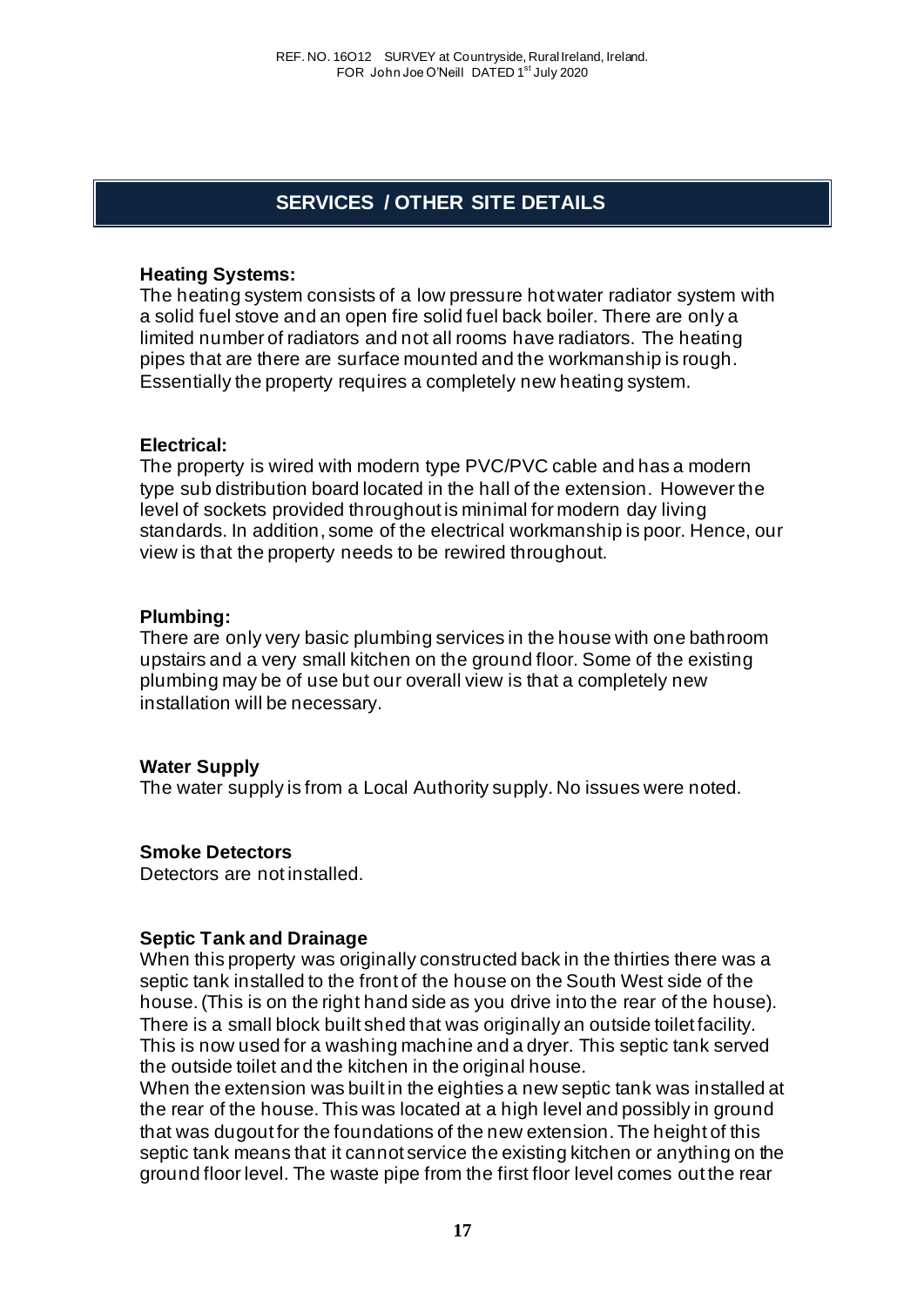wall and goes across at high level to the high ground where the new septic tank was installed.

Both tanks are covered over with brambles and it is apparent that neither has been inspected, cleaned or anything done with the tank in years. Apparently they are working away without problems but the use has been low over recent years.

Current day regulations require that these are registered, opened up and inspected. Everything about the current septic tank set up is unsatisfactory and will need to be addressed.

We would recommend that a view is taken that the two existing tanks will be made redundant and a completely new tank and percolation area is installed in line with current regulations. The one tank should be located so that it can serve the whole house. Therefore the tank put installed in the eighties will not suffice. The older tank from the thirties would just need replacement anyway.

Some of the existing drainage pipes around the house that serve the 1930's septic tank may be reused but this would depend on the location of the new septic tank. If they are kept in use a thorough cleaning will be required.

## **Boundary Walls & Fences:**

We noted that there is a shared entrance from the public road for the first number of meters. A neighbouring property has a right of way(or shared ownership) to access the rear of his property with a vehicle.

We recommend that the boundaries, ownership and rights of way are clearly understood before any purchase is finalised.

We understand that the property extends to a number of acres. Hence, an assessment of the site boundaries did not form part of this survey.

## **Out Houses**

There is a block built shed and some small block built outhouses on the site. These are generally in poor condition but a detailed survey of these was not part of this survey.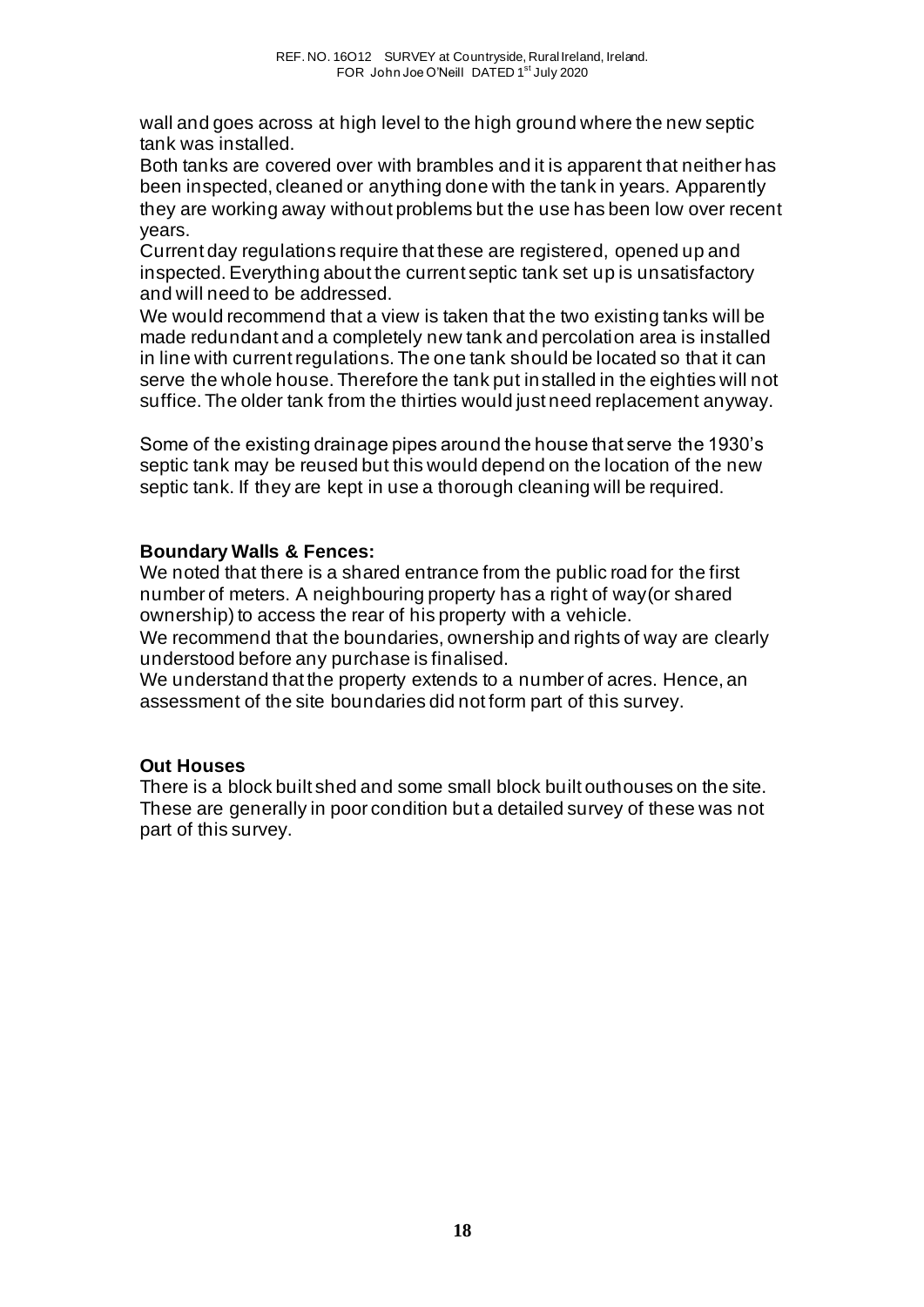# **CONCLUSIONS AND RECOMMENDATIONS**

## **E1 Note.**

While the survey was carried out in as much detail as was possible without undergoing any destructive tests it must be pointed out that work covered up including foundations and wallplates were not inspected. The survey did not enable us to reach any conclusion regarding the presence of dry rot, wet rot, woodworm and/or beetle infestation therefore no responsibility will be accepted for such. Furthermore there is also the possibility of the non apparent presence of the above defects.

**E2 Signature.**

**Signed:**

**Print Name:** Peter Conran

**Qualifications:** BE C Eng MIEI

Date: 1st July 2020

## **CONOR FUREY & ASSOCIATES LTD. CONSULTING ENGINEERS**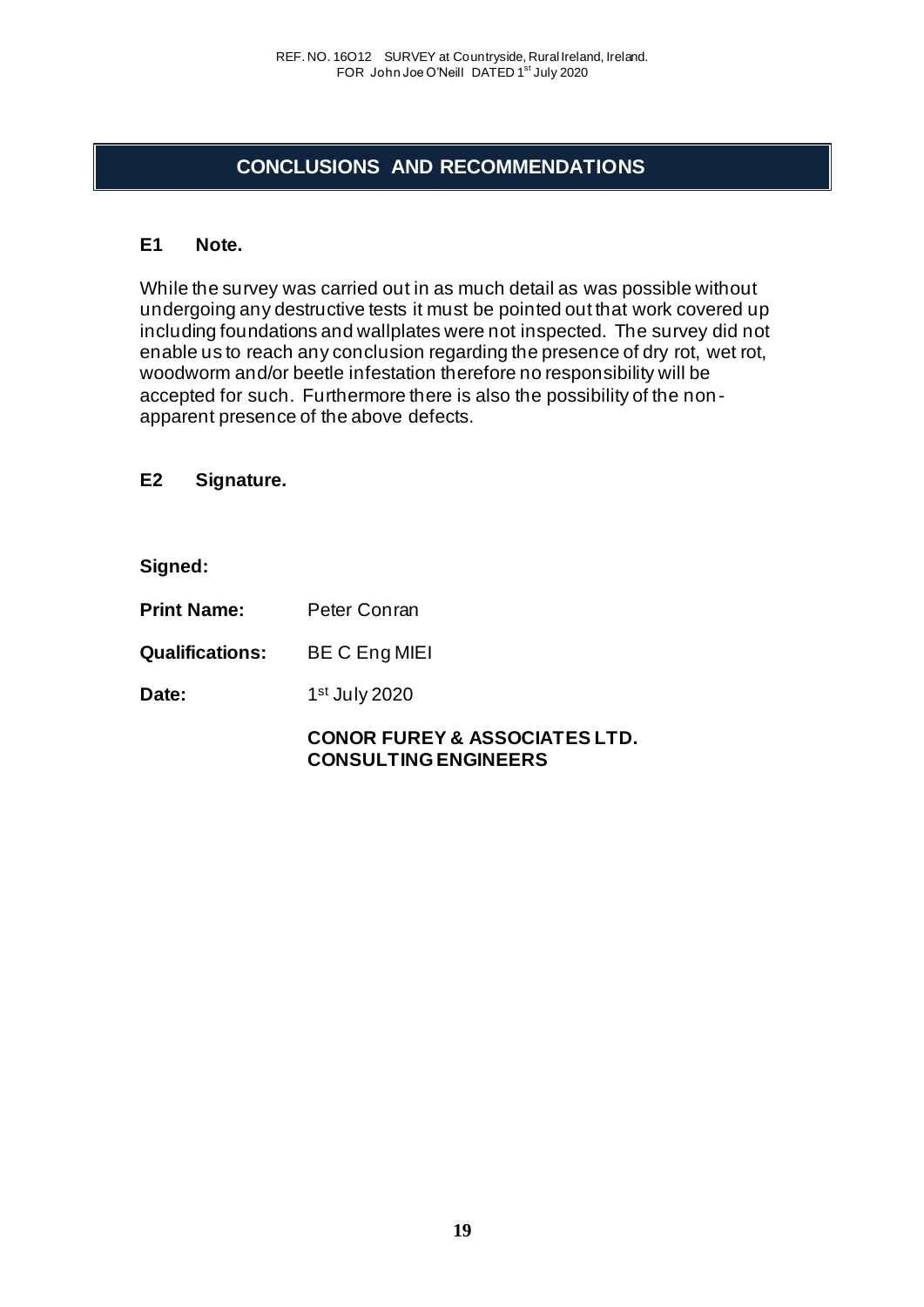# **F APPENDIX A - PHOTOGRAPHS**



Photo 1 General View Front Roof of Extension



Photo 2 General View Rear Roof Extension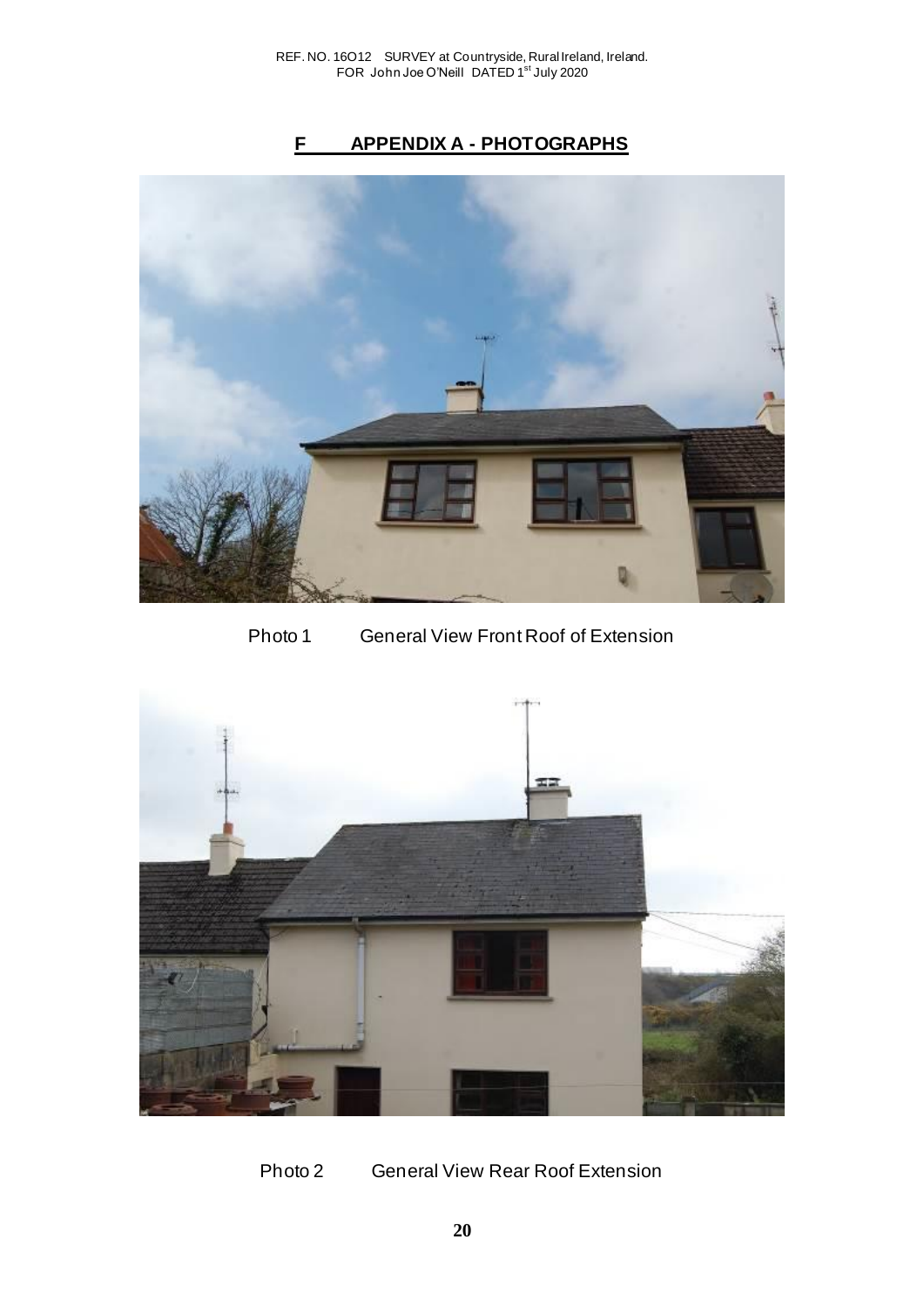

Photo 3 Rear old Roof Note poor ridge line. Broken tiles need to be replaced



Photo 4 Wasp Nest, Grass in Gutter and varying Width of Soffit Old Roof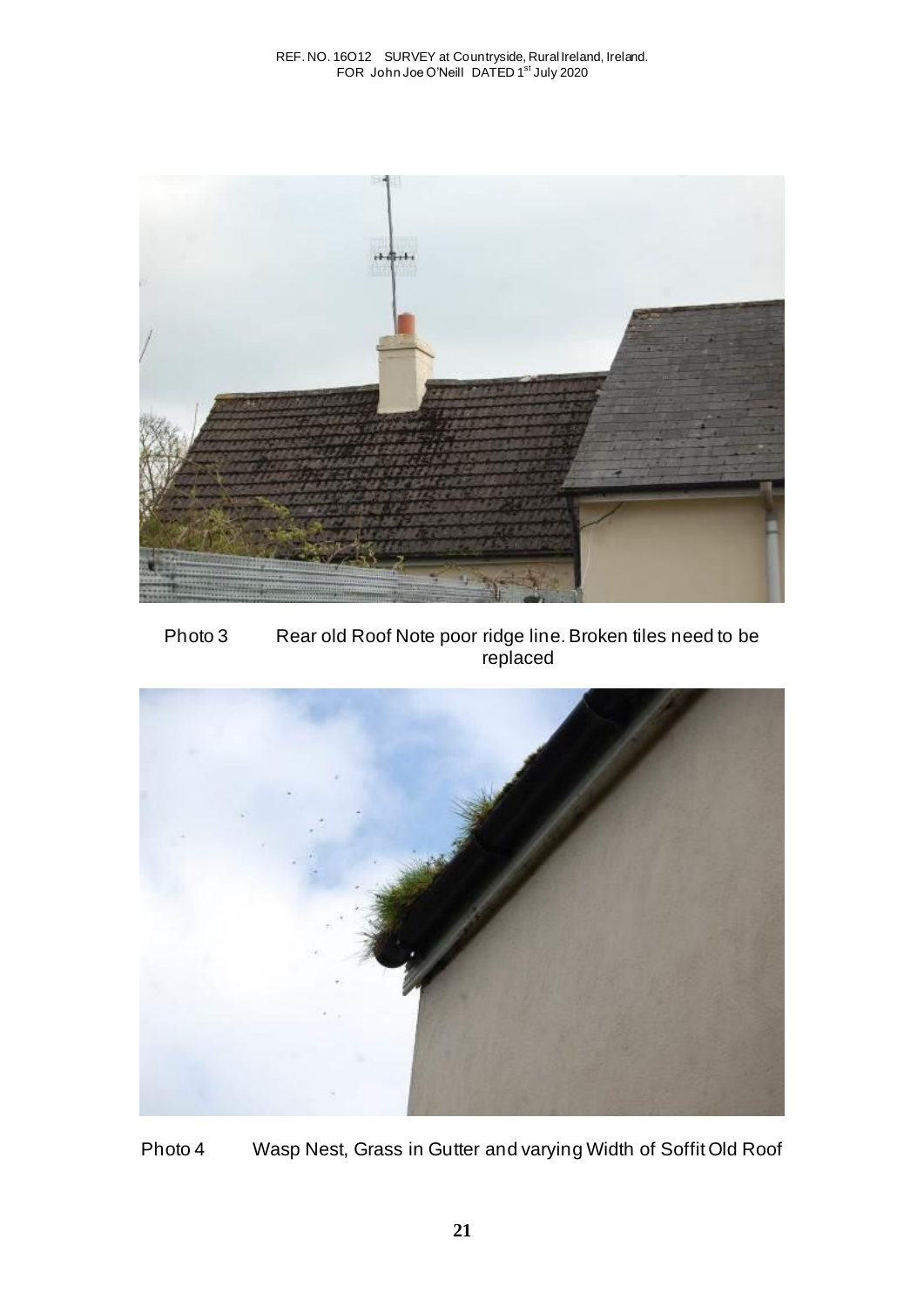

Photo 5 Soil Pipe cased into wall at high level going to high Level Septic Tank



Photo 6 Typical View of Roof Timbers in Extension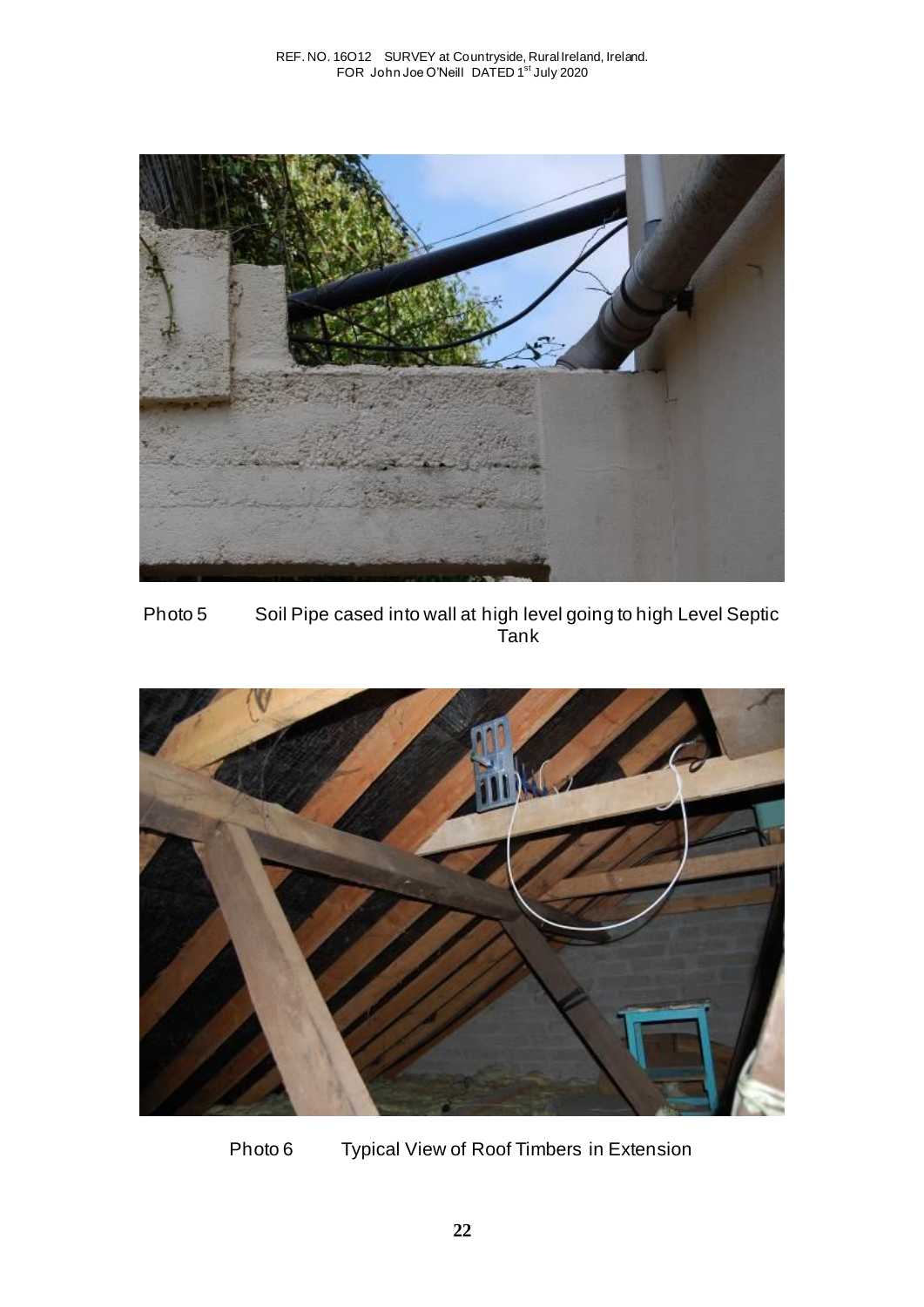

Photo 7 Water Tanks in Attic are not Insulated and Supported on a Weak Platform



Photo 8 Good Dry Blocks of Chimney in Extension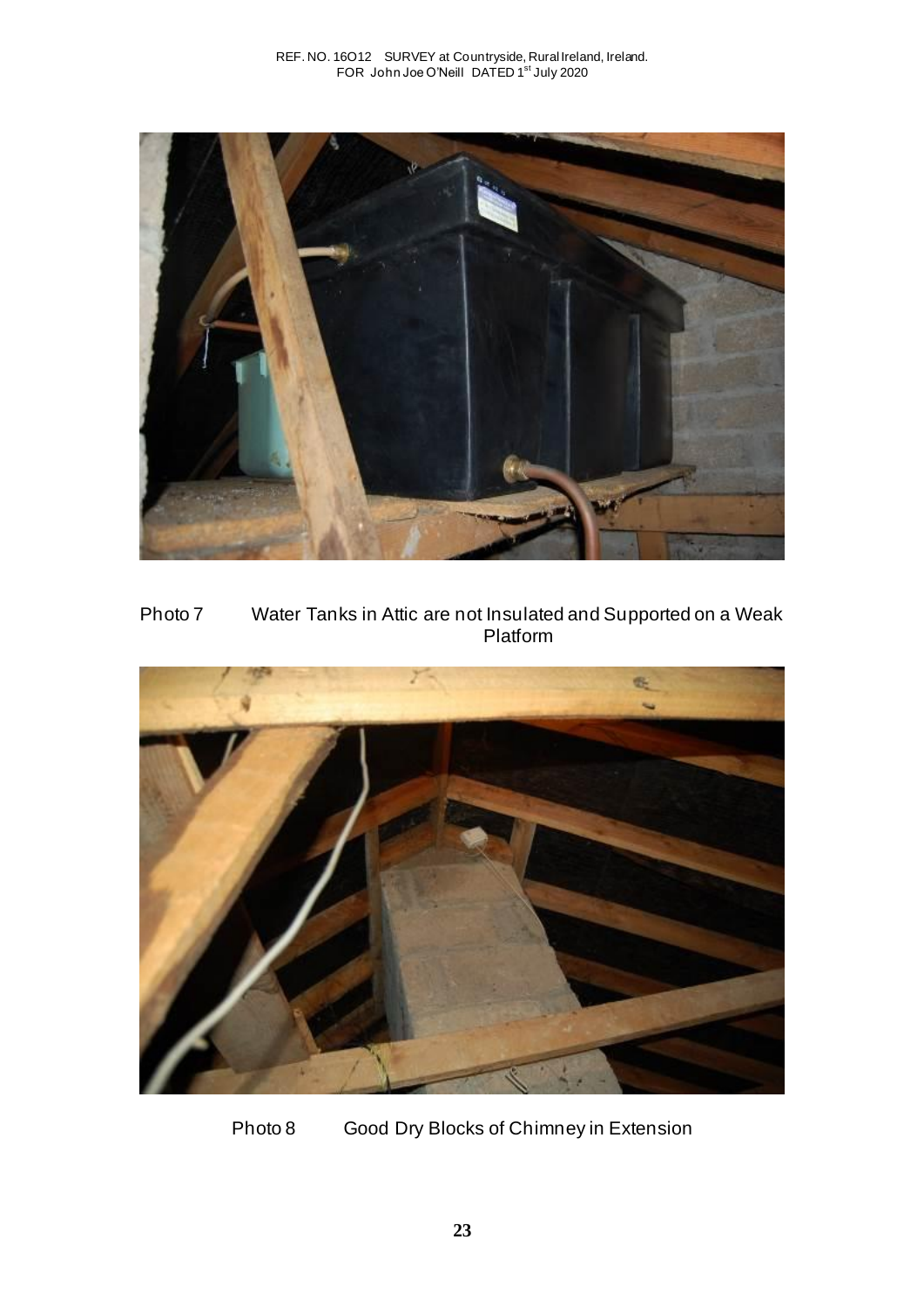

# Photo 9 Dropped Ceiling in Original Part of House



Photo 10 Roof Timbers in Original Roof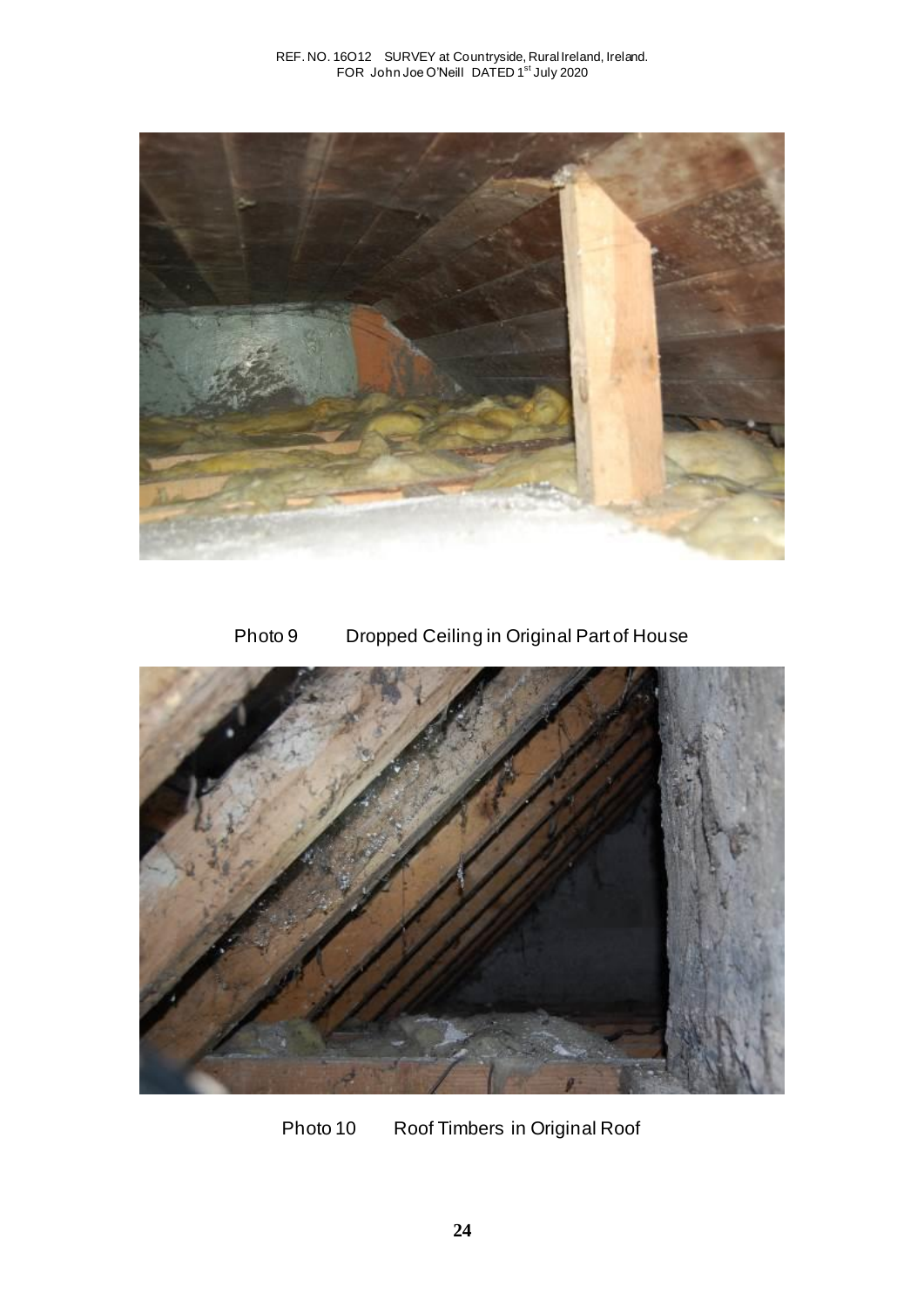

Photo 11 Lime Parging rather than Felt to Original Roof



Photo 12 Soot Markings on Old Chimney. Flu may Need Liner if Chimney is to Continue in Use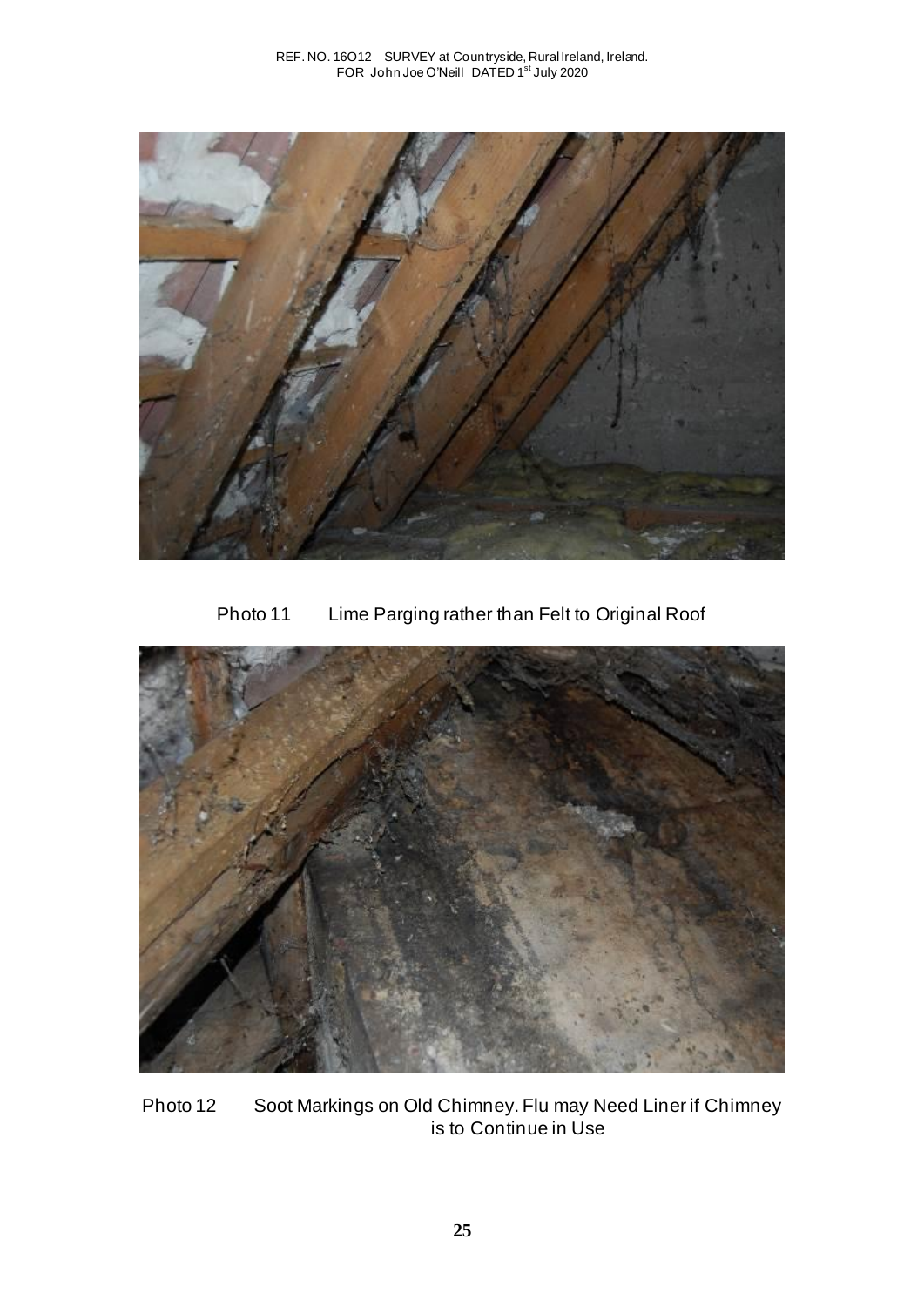

Photo 13 Poor Condition of Main Bathroom



Photo 14 Damp Patch in Bedroom 2 Under Location of Attic Tank. Pipes going up into attic are not Insulated Above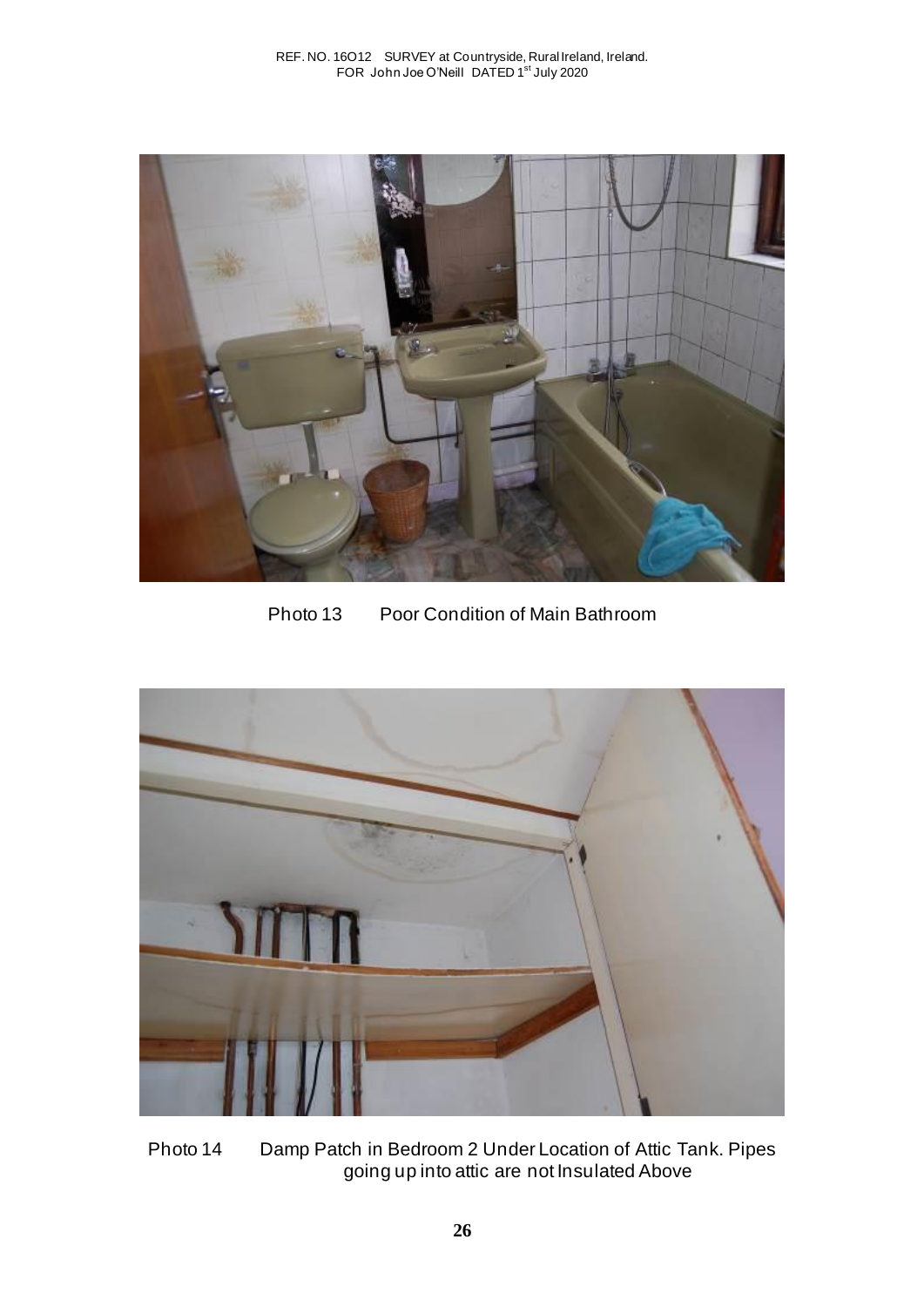

Photo 15 Patched Floor in Bedroom 4. Leaks from Heating Pipe may Have Damaged the Floor Joists



Photo 16 Dampness on Ceiling Bedroom 6 Due to Damaged Roof Tiles Above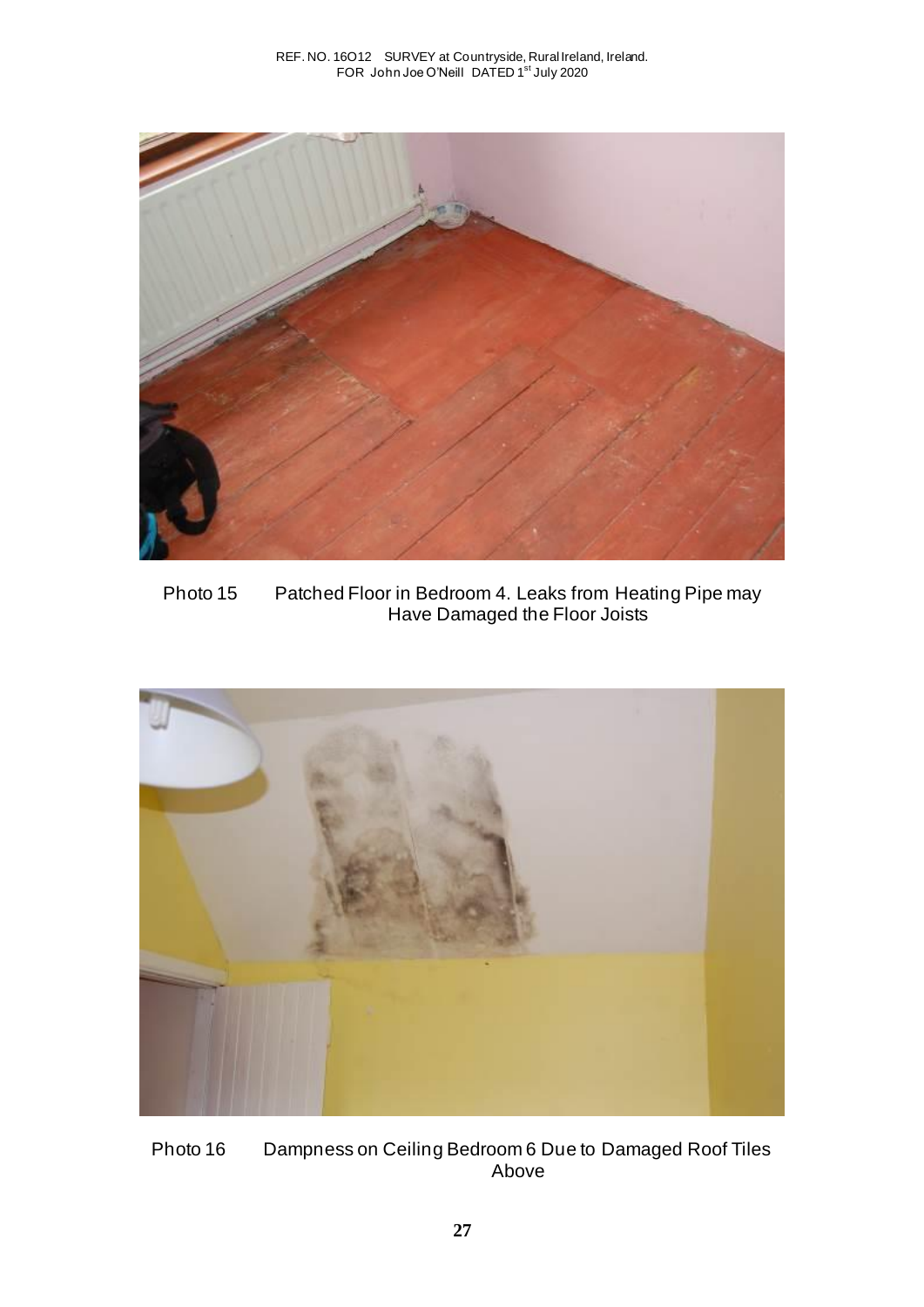

Photo 17 Localised Damp in Bedroom 1 Ground Floor Old House



Photo 18 Solid Fuel Stove in Dining Room serves a Limited number of Radiators